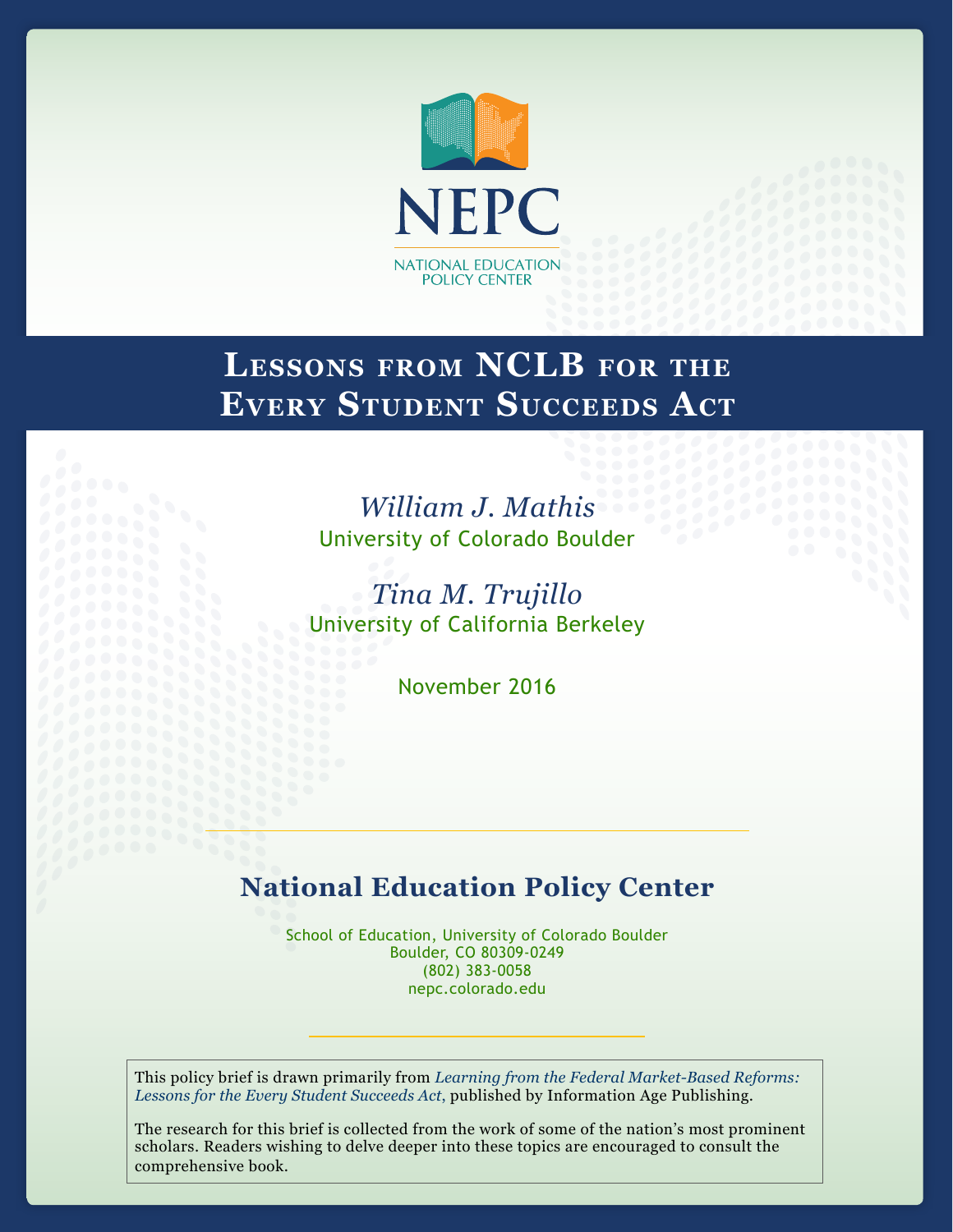**Kevin Welner**

*Project Director*

**William Mathis** *Managing Director*

**Alex Molnar** *Publishing Director*

Briefs published by the National Education Policy Center (NEPC) are blind peer-reviewed by members of the Editorial Review Board. Find NEPC publications at<http://nepc.colorado.edu>. NEPC editorial board: <http://nepc.colorado.edu/editorial-board>.

#### **Suggested Citation:**

Mathis, W.J. & Trujillo, T.M. (2016). *Lessons from NCLB for the Every Student Succeeds Act*. Boulder, CO: National Education Policy Center. Retrieved [date] from [http://nepc.colorado.edu/](http://nepc.colorado.edu/publication/lessons-from-NCLB) [publication/lessons-from-NCLB](http://nepc.colorado.edu/publication/lessons-from-NCLB)

*This material is provided free of cost to NEPC's readers, who may make non-commercial use of the material as long as NEPC and its author(s) are credited as the source. For inquiries about commercial use, please contact NEPC at nepc@colorado.edu.*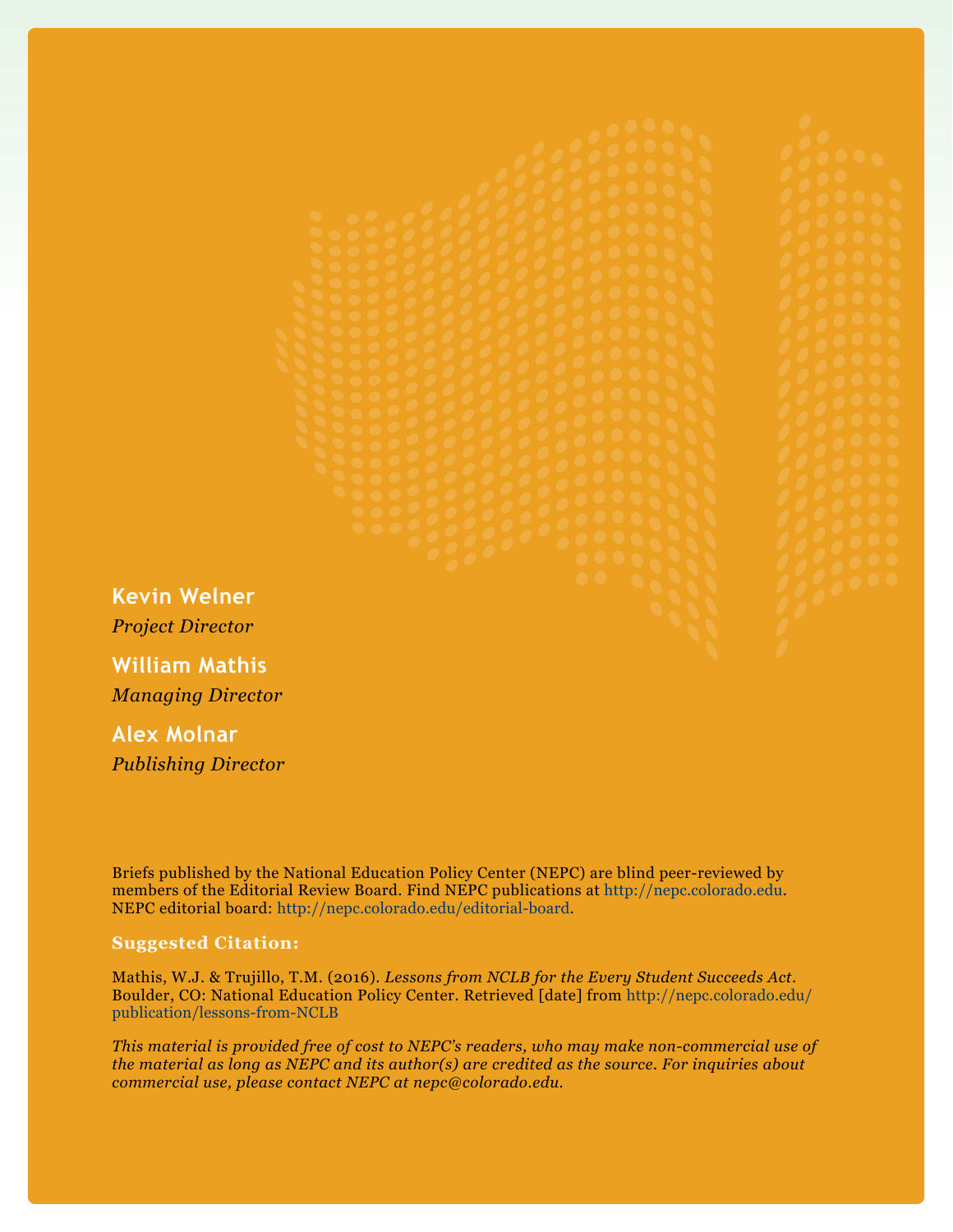# LESSONS FROM NCLB FOR THE Every Student Succeeds Act

*William J. Mathis, University of Colorado Boulder Tina M. Trujillo, University of California Berkeley*

# **Executive Summary**

The No Child Left Behind Act was replaced by the Every Student Succeeds Act (ESSA) with great fanfare and enthusiasm. Granting more power to states and curbing what was seen as federal overreach was well received. Nevertheless, the new system remains a predominately test-based accountability system that requires interventions in the lowest scoring five percent of schools. The new law continues to disaggregate data by race and by wealth (and adds new sub-groups) but shows little promise of remedying the systemic under resourcing of needy students. Giving the reform policies of high-stakes assessment and privatization the benefit of the most positive research interpretation, the benefits accrued are insufficient to justify their use as comprehensive reform strategies. Less generous interpretations of the research provide clear warnings of harm. The research evidence over the past 30 years further tells us that unless we address the economic bifurcation in the nation, and the opportunity gaps in the schools, we will not be successful in closing the achievement gap. Although not strong enough to tip the balance, ESSA does provide states with a valuable new tool. School reports will now be incorporating one or more non-academic indicators that can help bring attention to the nation's broader educational purposes.

As state policymakers implement their revised programs, we offer the following recommendations on both broad and focused implementation issues:

- • Above all else, each state must ensure that students have adequate opportunities, funding and resources to achieve state goals. Funds must be available in an equitable manner and must be sufficient to meet students' needs. Schools and school personnel must not be evaluated on elements where they are denied the resources and supports they need to be successful.<sup>1</sup>
- States must shift toward an assistance role and exercise less of a regulatory role. States must assure that all students have equal access to high-quality teachers, stimulating curriculum and instruction and adequate school resources (such as computers, libraries, field trips, and learning resources).2
- Under ESSA, school performance will now be measured using a system that incorporates one or more non-academic indicators—chosen separately by each state. These non-academic indicators provide states their strongest new tool for maximizing educational equity and opportunity and bringing attention to the nation's broader educational purposes.
- • States and districts must collaborate with social service and labor departments to ensure adequate personal, social and economic opportunities. Without a livable wage and adequate support services, social problems will be manifest in the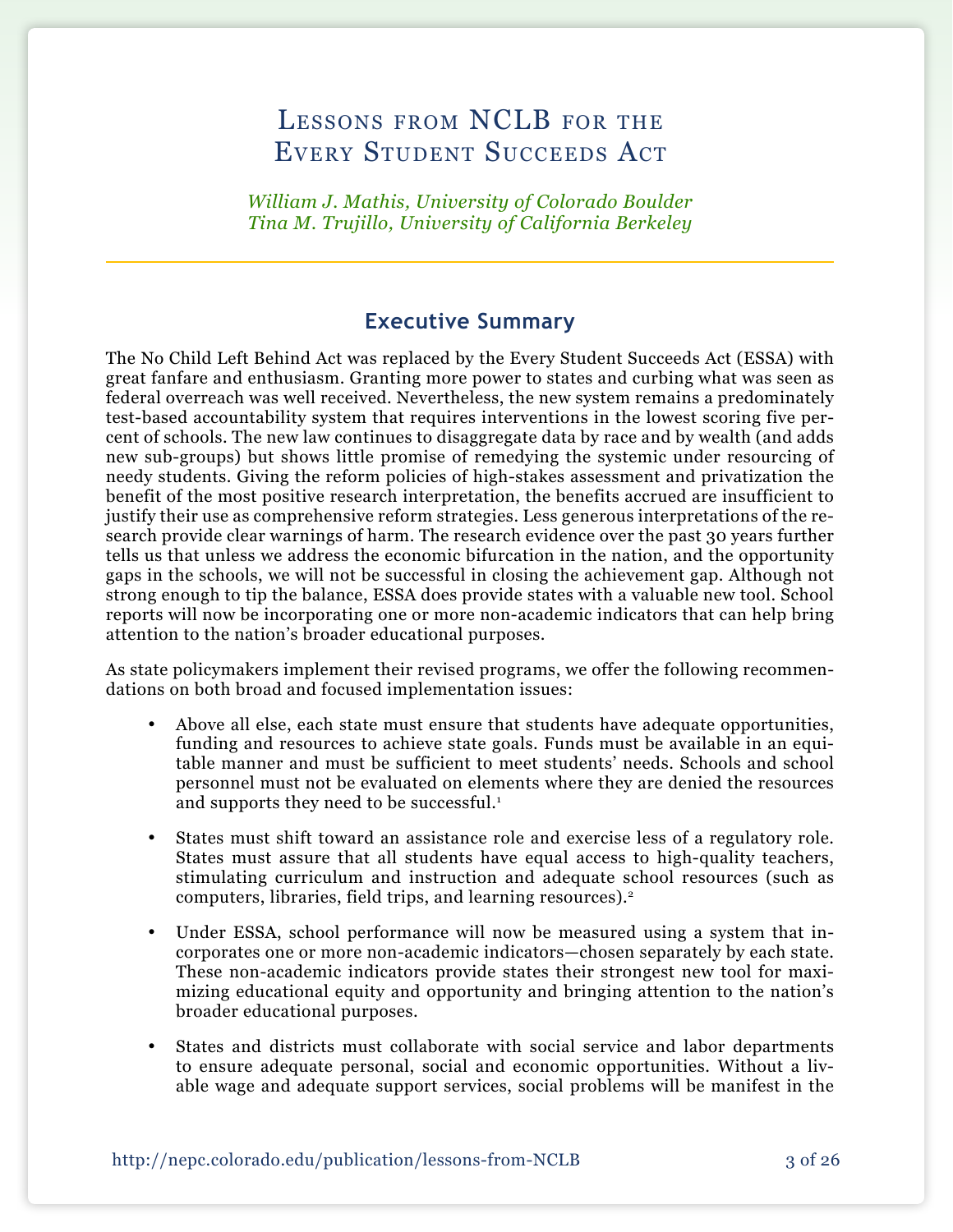schools. Public and private schools must adopt assignment policies and practices that ensure integration and that disperse pockets of poverty.3

- Although President-elect Trump has called for expanding charter schools, the research evidence does not support expansion. The number of charter schools should be reduced. On average, charter schools do not perform at higher levels than public schools, yet they segregate,<sup>4</sup> remain prone to fiscal mismanagement,<sup>5</sup> and often have opaque management and accountability.<sup>6</sup>
- Development of multiple-measure and dashboard accountability approaches must be comprehensive, balanced between inputs and outcomes, expressed clearly, and assessed. As contrasted with a convenient collection of available data, the information must accurately and validly reflect the desired learning outcomes and the input resources needed to achieve these outcomes.
- Standardized test scores must be used cautiously and only in combination with other data to avoid creating incentives for narrowed and distorted teaching and learning. Further, the weak technical strength of standardized assessments and value-added models renders these approaches invalid for use in a high-stakes context.7
- The aggregation of data into a single score or grade should be avoided. Such procedures hide valuable information while invalidly combining disparate and unrelated objects.8
- • States and school districts must train educators to conduct formative and constructive self-evaluations. The current emphasis on outcome-based evaluations does not capture the diverse universe of teaching.
- States should establish, develop, train and implement school visitation teams that address both quantitative and qualitative factors. Sites most in need of improvement should be prioritized. Standardized test scores can be validly used to establish initial priorities.9
- External reviews should focus on providing guidance and capacity-building support for school development and improvement, rather than on imposing sanctions.10
- • External reviewers should be qualified experts who meet prescribed standards. Robust training should be compulsory, with retraining required on a periodic basis.
- • Multiple stakeholders (administrators, teachers, students, parents, community leaders, and researchers) should be involved in the design of the state's evaluation or inspectorate program.
- States should use the flexibility and the assessment pilot project alternatives in ESSA to test fewer grades. If local assessments are employed in the remaining grades, avoid attempting to equate different tools or develop growth scores with a potpourri of different instruments. The technique does not have sufficient technical power to justify such usage.11
- States and districts must apply more stringent criteria in adopting interventions. Many commercial presentations, packages, and "best practices" lack a scientific foundation. Peer-reviewed literature must be employed to vet promising practices.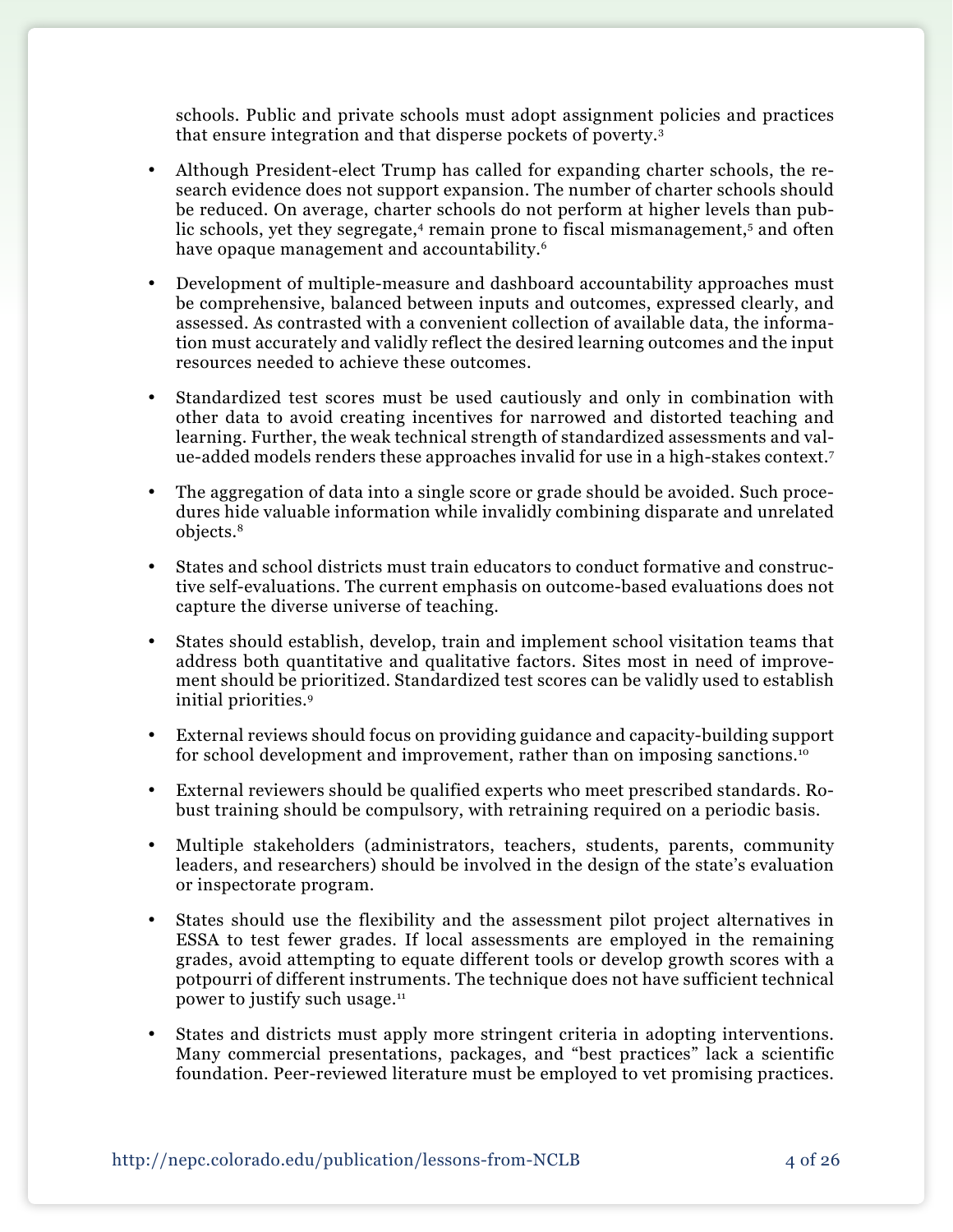A number of positive elements have also been illuminated and represent wise educational investments. The following five approaches are among the most important but these should not be viewed as a complete or exhaustive list.

- **Early education** The achievement gap is already a standard deviation wide by age three or four and does not decrease as children go through school. Thus, the imperative is high-quality early education, which also has one of the highest rates of "return on investment." Early education should concentrate on broad-based experiential learning. An emphasis on subject matter knowledge and formal assessment should be avoided until grades three or four.<sup>12</sup>
- • **Extended school year and day** Expanding learning time and using that additional time for deep, engaging enrichment, either after school or during the summer can be effective in closing the achievement gap. Again, the emphasis must be on high-quality and comprehensive programs as contrasted with low-substance and test prep approaches.<sup>13</sup>
- **De-tracking** Tracking or "ability grouping" stratifies the learning opportunities of students inside of a school building, often segregating by race, ethnicity and socioeconomic status, thereby denying the most marginalized students a high-quality education.14
- • **Class size reduction** –Smaller class sizes show great advantages, helping teachers teach and helping students learn, but these reforms invariably are revisited in times of fiscal constraint.<sup>15</sup>
- **School-community partnerships** Particularly for children who live in places where stable housing, employment and other opportunities are largely denied, the provision of health, social, medical and dental support becomes essential.16 It is also particularly important for schools in these communities to develop strong, mutually respectful partnerships with parents and other community members.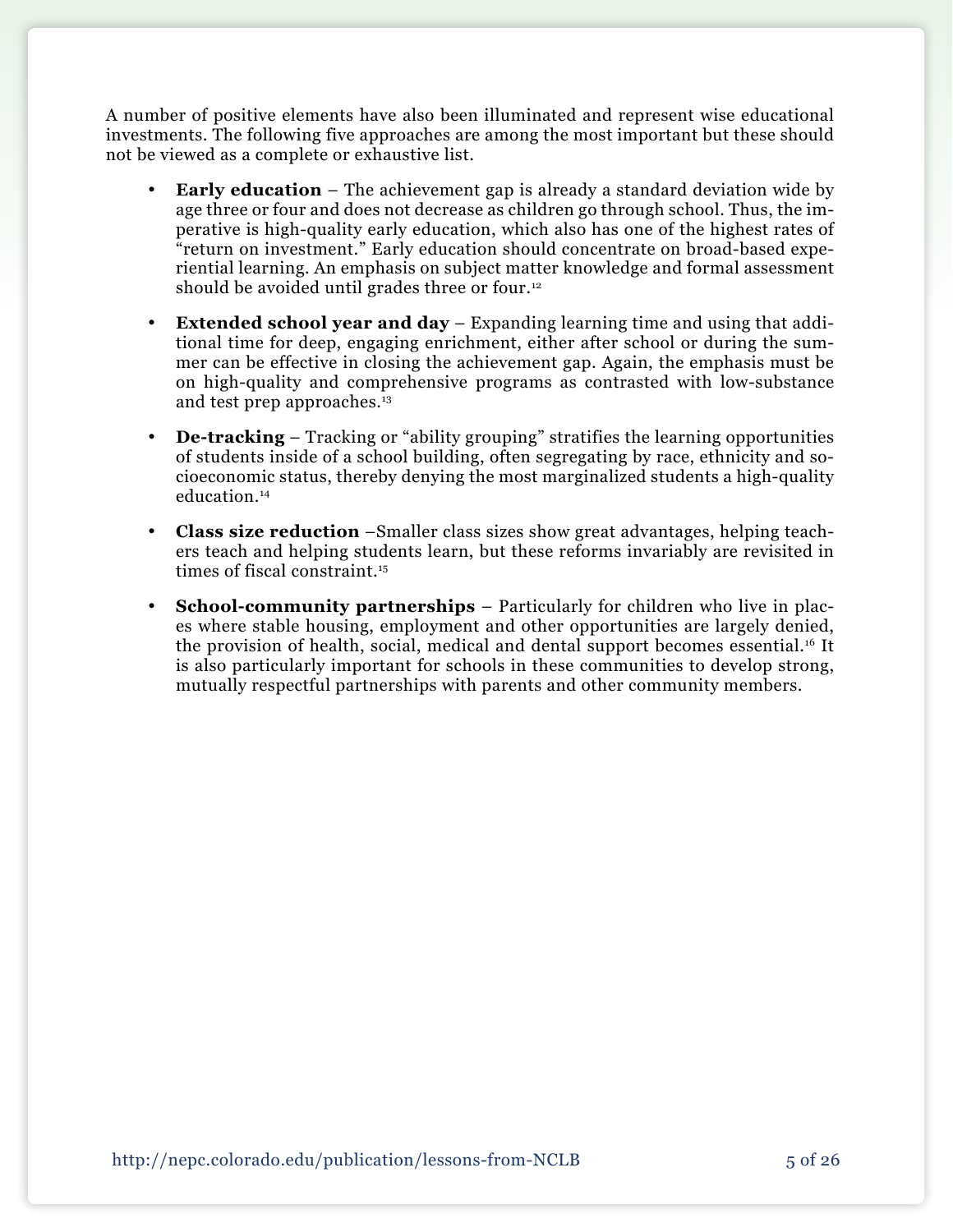# Lessons from NCLB for the Every Student Succeeds Act

If Lyndon Johnson were alive today, he would undoubtedly be discouraged to see what has become of the original Elementary and Secondary Education Act (ESEA) that he signed into law fifty years ago as a part of the War on Poverty. ESEA was deeply rooted in ideals of democracy and equity. It signified the federal government's pledge to create equal educational opportunity by increasing funding and school improvement resources for states and districts. The goal seemed simple: strengthen the capacity of our most economically impoverished schools to provide high quality public education for all students.

Despite this legislative commitment to public schools, our lawmakers have largely eroded ESEA's original intent. Moving from assistance to ever-increasing regulation, states gravitated toward test-based reforms in the minimum basic skills movement in the 1970s. A watershed event occurred in 1983 with the report, *A Nation at Risk*, which was predicated on international economic competitiveness and rankings on test scores. The report was succeeded by *Goals 2000*, the first federal act to require states to develop standards-based test goals and measure progress toward them. The stringent and reductionist *No Child Left Behind (NCLB) Act of 2001* then followed on its heels. At each step, our educational policies became more test-based, top-down, prescriptive, narrow and punitive, and federal support to build the most struggling schools' capacity for improvement faded.

Most recently, on December 10th, 2015, amid much fanfare from both sides of the aisle, President Obama signed the *Every Student Succeeds Act* (ESSA), which reauthorized ESEA. These last two revisions of the federal legislation, NCLB and ESSA, have moved the country farther and farther away from the original principle behind ESEA, which was to use federal funding to increase protections for historically underserved students. It was originally a civil rights initiative. While ESSA shifted the accountability mechanisms to the states, this latest iteration of the law does not reflect what we know and what we need to ensure equal educational opportunities for all children across the nation.

Unfortunately, ESSA preserves most of the unproductive structures and reforms that NCLB prescribed. It is true that looming threats of certain sanctions – both to schools and educators themselves – have been scaled back. Unattainable Adequate Yearly Progress targets no longer exist but are replaced by state sanctions on schools. States' flexibility has been restored to look somewhat like the first-generation,<sup>17</sup> state-level systems that preceded (and, ironically, informed) NCLB.

But at its core, ESSA is still a primarily test-based educational regime. Annual standardized testing in reading and math is still mandated in grades 3-8 and once in high school. Science testing at benchmark levels of schooling remains. The criteria for requiring schools to write improvement plans have been revised, yet standardized test scores continue to comprise the largest share of these criteria. Identification of schools in need of improvement continues to depend mostly on test scores, but now also includes one or more other academic and quality indicators. Formerly rigid prescriptions for school reforms have been relegated to districts and states, although the expanded range of potential reforms still encourages and funds charter schools and requires other NCLB-like "corrective actions." State accountability sys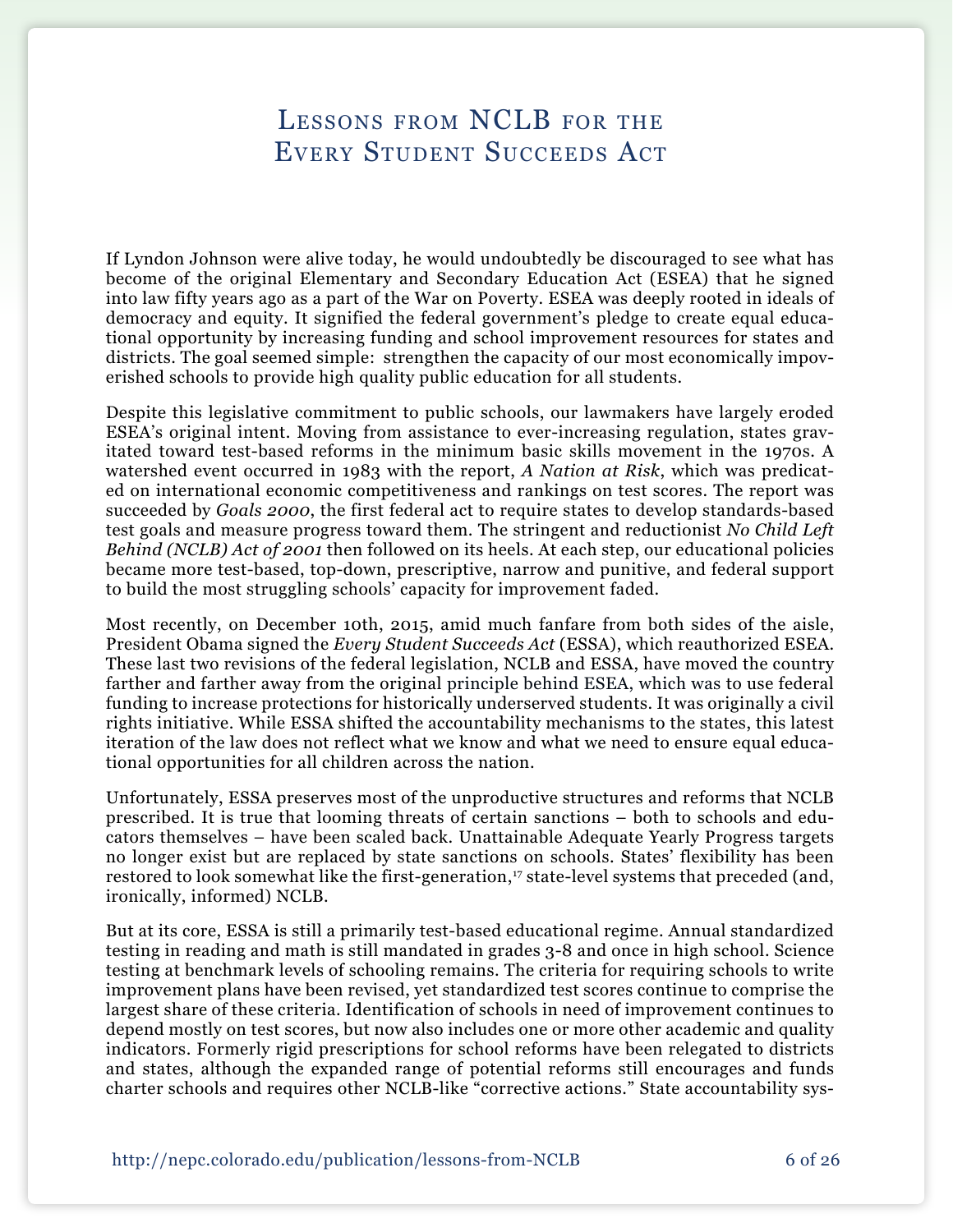tems must be federally approved and mechanisms such as turnaround-driven layoffs, conversions to charter schools, and school closures are likely to continue even though they have not been proven to consistently improve schools in struggling communities. Punishments for continual low test-performance persist. The most substantial difference is that the power to decide which test-based consequences for under-performing schools resides once again in the states, not the federal government.

In order for ESSA to achieve the kind of significant, equity-minded improvements that its original proponents imagined, state-level policymakers must be willing to significantly depart from NCLB practices and norms. They will need to adopt a set of driving principles and aims for schools that have been nearly absent from the discourse on and practice of school reform for the past thirty years. We will need to return to investing in inputs for under-resourced schools and shift away from strictly monitoring performance outputs. This is a herculean task. An extensive body of research reminds us how our norms are powerfully entrenched about which communities deserve which resources and which learners are able to achieve at consistently high levels,<sup>18</sup> and practical experiences over the last three decades have socialized entire generations of policymakers, practitioners, and even some researchers to accept the current manner of doing business in schools.

In drawing lessons from the nation's experiences, we must first examine the principles and purposes of education to see how they are reflected in the laws. The details of and changes in the statutes have been charted by a number of organizations. But stepping back from the comparative details, we must examine the broad research lessons from NCLB. The most over-arching questions surround poverty, the efficacy of reforms based on high-stakes assessment, and the effects of privatization. Also brought to the fore are topics such as the utility of multiple measures and the role of school self-evaluations. Following this comprehensive review, we derive specific lessons to guide state and local policymakers in effective practices.

## **I. NCLB and ESSA: Commonalities and Contrasts**

From a teacher's point-of-view, the new law continues the basic operations and principles of the previous law: It fundamentally maintains a test-driven, top-down, remediate and penalize law. Despite the "too much testing" outcry, the same tests in the same grades are required while states are "allowed" to employ more exams. The main difference is that instead of federal mandates, the states are required to redefine and implement many of the same features previously required by the federal government.

While states set standards, the law still requires the same performance levels, schools are held accountability for results, poorly performing schools are identified and schools "in need of improvement" must show progress in three years or be met with "more rigorous improvement actions."

Like NCLB, it is underfunded. Comprehensive improvement support is required but state and local willingness or capacity and the federal forecast are not promising.

With overtones of a political grudge match, much of the Washington excitement surrounding the law's passage was based on curtailing the federal department's authority. To a local district or school, however, it makes little difference whether the mandate comes from the federal government or the state government. The driving principles, sanctions and rewards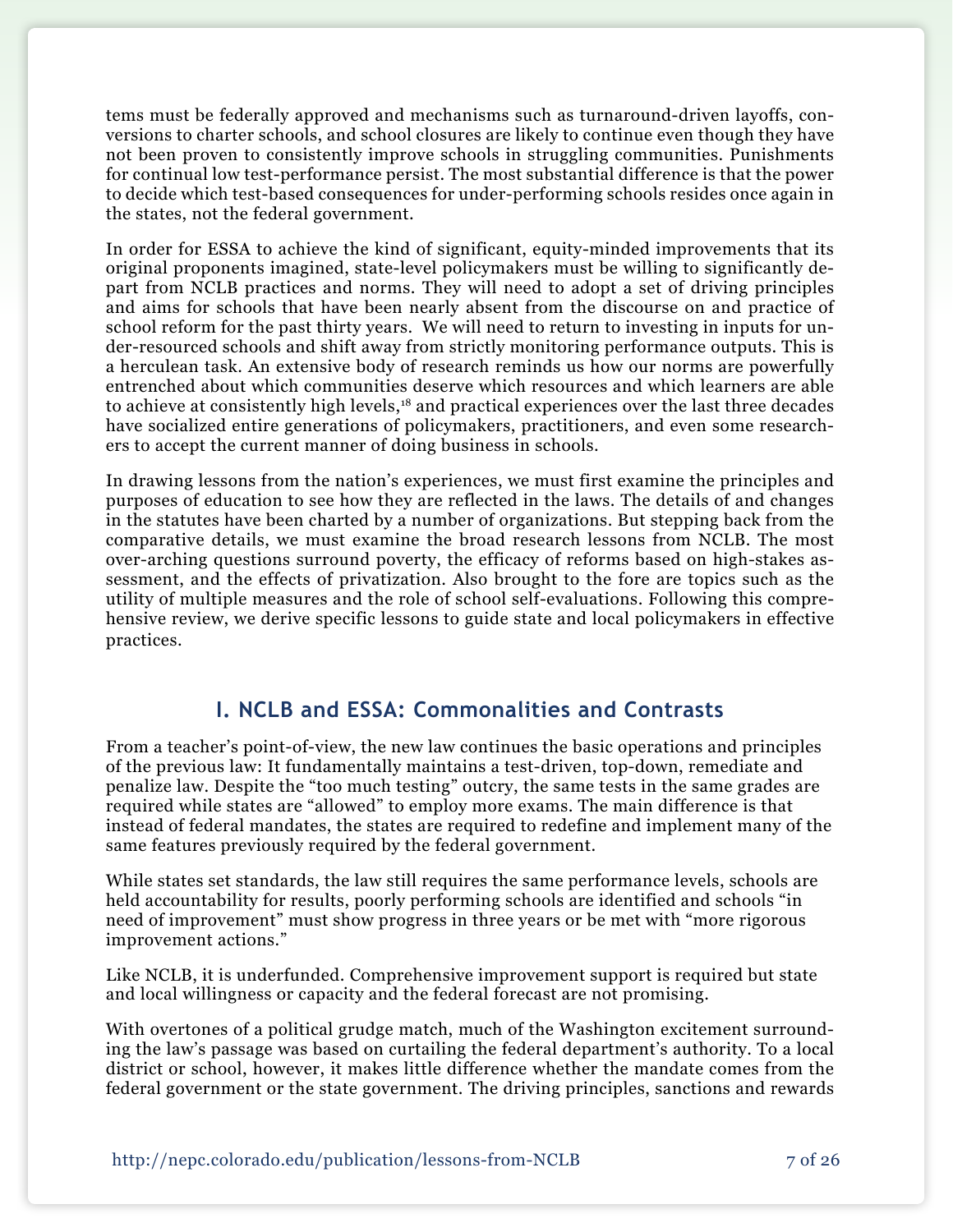remain and, in most states, will be directed by the same people acting in much the same roles.

Note must be taken of the civil rights groups' reservations and concerns. Disaggregation of state testing data by race and socioeconomic level remains (and has been expanded) but the re-introduction of standard setting by states and accountability decision making will, over time, likely result in varied state expectations in goals, funding and technical support for improvement from one state to another.<sup>19</sup>

# **II. First-Order Lessons for ESSA**

"Where we sit determines what we see." What we have learned differs by individual, organizational affiliation and ideology. Some have argued that NCLB did not work because it was not pursued aggressively. In this thinking, we should "double down" on the previous strategies. But there are few observers who say NCLB worked or is workable. (Otherwise, the federal government would not have needed to issue waivers and the achievement gap would have closed). Nevertheless, while ideologically affiliated organizations invariably find results supportive of their perspective, there is a mainstream research consensus on what we have learned:

#### **A. The opportunity gap - We cannot expect to close the achievement gap until we address the social and economic gaps that divide our society.**

No Child Left Behind had the explicit purpose of all children achieving high standards and thereby closing the achievement gap by 2014. It did not come close.

Noting the widening academic achievement gap between rich and poor, Sean Riordan found the gap "roughly 20 to 40 percent larger among children born in 2001 than among those born 25 years earlier."20 The irony is that the very problem the law was supposed to fix became worse.

In an economic and social shift, he reports that family income is now nearly as strong a predictor as parental education. The income achievement gap, which is closely tied to the racial gap, is attributable to income inequality, the increased difficulty of social mobility, the bifurcation of wages and the economy, and a narrowing of school purposes driven by test taking.<sup>21</sup> The racial gap was closing until the early  $1990s - at$  the same time that test-based accountability was in its ascendancy in Goals 2000 and subsequently in NCLB.22 Harris and Herrington attribute the earlier gains to the pre-1990 exposure of children of color to greater learning resources and academic content.<sup>23</sup>

Low test scores are indicators of our social inequities, argue Berliner and Rothstein. Otherwise, we would not see our white and affluent children scoring at the highest levels in the world and our children of color scoring equivalent to third-world countries.<sup>24</sup> We also would not see our urban areas, with the lowest scores and greatest needs, funded well below our higher scoring suburban schools.<sup>25</sup>

With two-thirds of the variance in test scores attributable to environmental conditions, the best way of closing the opportunity gap is through providing jobs and livable wages across the board. We must also deal with governmentally determined housing patterns that segre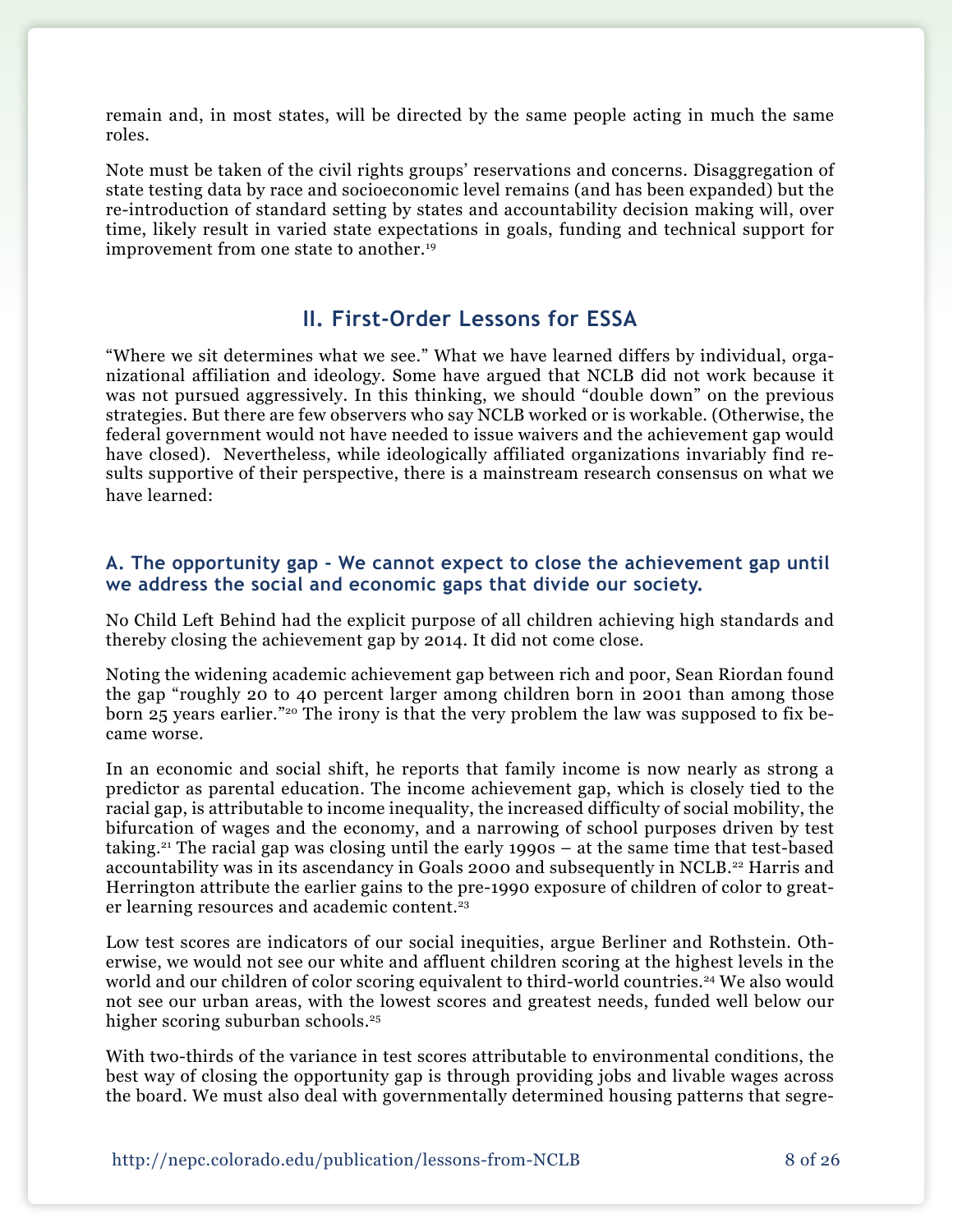gate our children. As Richard Rothstein observed and Heather Schwartz noted in Maryland, integrated housing breaks up patterns and pockets of concentrated poverty and has positive effects on children and schools.26

As for school resources, the Education Trust determined that children in low-income districts receive 10% less per pupil (or \$1200) and children of color receive 15% less (or \$2000) per year.27 While Rebell has noted that 60% of the school funding court cases result in decisions in the plaintiff's favor, that does not mean they win a solution in the legislature.<sup>28</sup> In terms of compensatory funding, the national average is to provide an extra 19% of funding but some 70 adequacy studies from across the nation show that an additional 40% to 100% is needed. The needs of English learners show that 76% to 118% more is needed, depending on the state.29 Furthermore, in 2015, seven years after the recession, 31 states were still spending less than what they were in 2008.<sup>30</sup>

One effective compensatory approach is to combine social, educational and health services such as Valli *et. al*. outline. These approaches have proven successful (and are encouraged in ESSA), but they represent a difficult management conundrum as different domains and funding sources must live under one roof.31 The Harlem Children's Zone has been highlighted as a model of such interagency support and collaboration but has been subject to controversy regarding costs and questions about sustainability.32

One of the frequently heard phrases used to justify annual high-stakes disaggregated assessment is that "shining a light" on deficiencies of particular groups will prompt decision-makers to increase funding, expand programs, and ensure high quality. This has not happened. Shining a light does not provide the social and educational learning essentials for our neediest children. It merely establishes the convenient illusion of doing something productive (at little cost), while blaming the schools and the victims. It is an excuse for avoiding legal and moral obligations.

#### **B. High-stakes, test-based accountability does not improve learning.**

Since B.F. Skinner's work sixty years ago, it has been repeatedly confirmed that negative reinforcement has unpredictable and undesirable consequences. While NCLB promised help for schools "in need of assistance," this phrase became an Orwellian euphemism. Schools so classified were portrayed popularly and in the media as "failing" schools. Needless to say, the schools with the lowest scores tended to have the largest social and economic challenges.

After their review of test-based accountability, the independent and prestigious National Academies reported that *"…the measured effects to date tend to be concentrated in elementary grade mathematics and the effects are small compared to the improvements the nation hopes to achieve."*

The federal strategy under NCLB was based on four strategies (transformation, turnaround, restart, and closure). Under ESSA, the design of the accountability system devolves to the states. Given the prior investment of states in the federal models, coupled with the passage of enabling state laws and regulations, it is likely that many will continue to employ the same intervention strategies—at least over the short term.

Throughout the past decade, a number of test-based accountability mechanisms have been tried with generally weak results: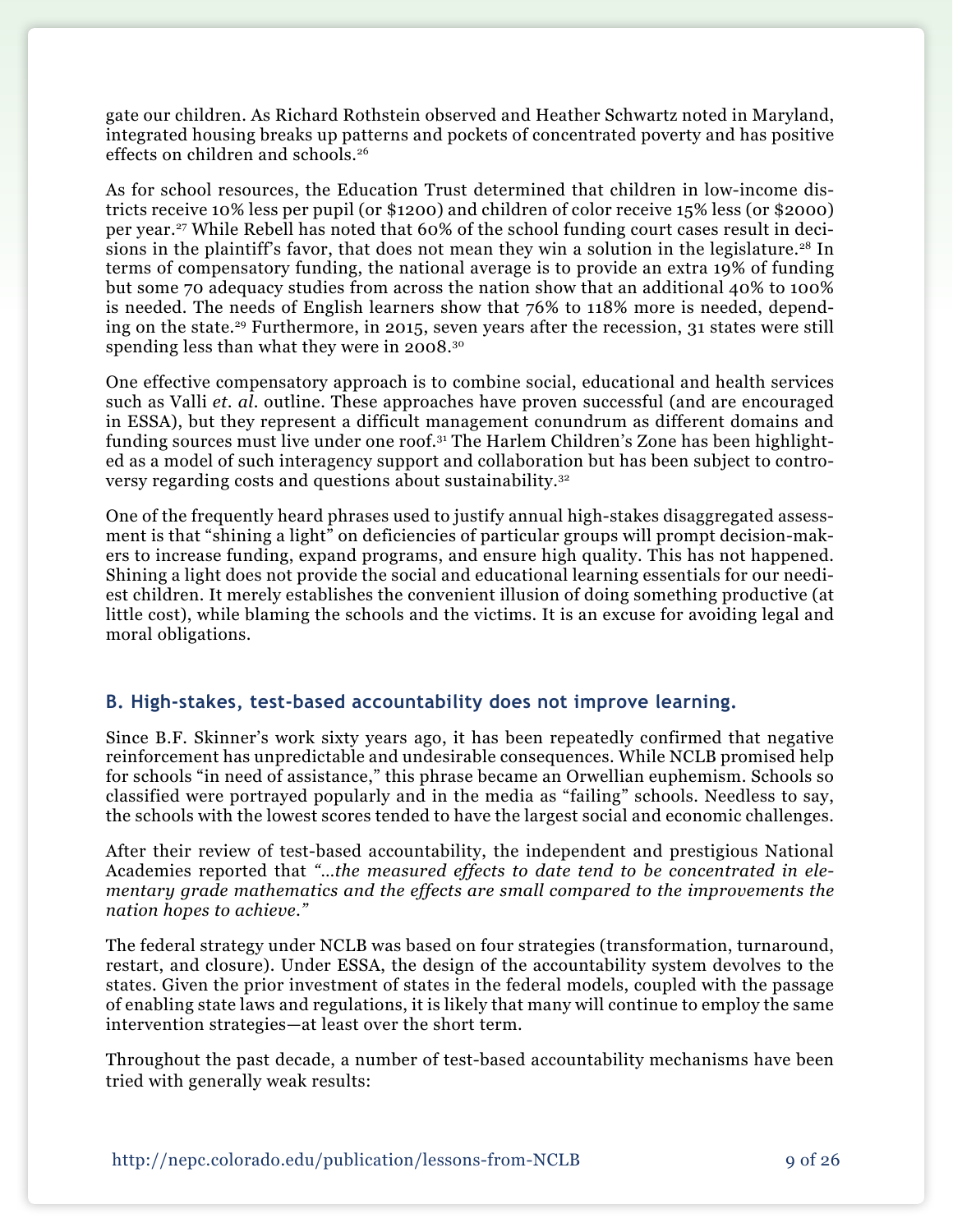### *Test-Based Teacher Evaluation*

This was the most popular of the turnaround strategies, employed by 74% of the schools in the now defunct School Improvement Grants.33

Evaluating teachers by test scores breaks down in several logical and empirical ways. First, students must be randomly assigned, which is demonstrably not the case in school practice. Some teachers teach remedial classes while others teach advanced placement students. Further, a given teacher could be (and has been) rated a success in one year and a failure in the next simply based on the students assigned. Second, the error rate inherent in this approach is so high that it simply precludes its use in high-stakes circumstances.34 Third, there is no general teaching factor that is universally applicable to all cases. This renders the model invalid for general application. Fourth, alternative explanations of gains (or losses) caused by factors outside the teacher's control have typically not been properly considered.35

The use of value-added measures provoked the unusual response of a cautionary statement by the American Educational Research Association as well as a warning from the American Statistical Association. Their concerns are that VAM ratings are highly unstable, unduly influenced by class composition, and do not disentangle the many other influences on student scores. 36

While much good research continues, the use of this technique in broad scale, high-stakes circumstances is not warranted and raises compelling ethical questions.

#### *School Turnarounds*

The rationale is that under fear of being fired, teachers and principals will be motivated to improve student test scores. Used in at least 16% of the intervention cases,37 the limited high-quality research in this area tells us that massive staff changes almost always harm rather than help struggling schools. The systemic disruption, decreased efficiency, human capital and organizational commitment losses argue against using such an approach. Turnaround schools must also have sufficient resources, time and adequate support structures to be effective and to attract and retain qualified personnel.38 Replacing administrators and staff in urban and rural areas is a major obstacle and qualified people are often not available.39

The research literature in this area is littered by (1) the pervasive use of advocacy and journalistic "case studies" and (2) the abundance of unscientific "guides" setting forth unsubstantiated general principles for successfully implementing turnarounds.40 One researcher found a modest but positive 0.10 standard deviation gain for turnaround schools in California, but recognized the presence of added social services in the selected schools, smaller class sizes (five students less per class), and possible selection effects in his "fuzzy" regression discontinuity model. He raised the questions of whether these gains were sustainable and whether the method is cost-effective at scale.41

All in all, there is no compelling evidence base showing the viability of this approach.<sup>42</sup> In reviewing the literature, AIR reported the somewhat universal finding that "success rates for school turnarounds are low and many such turnarounds are short-lived."43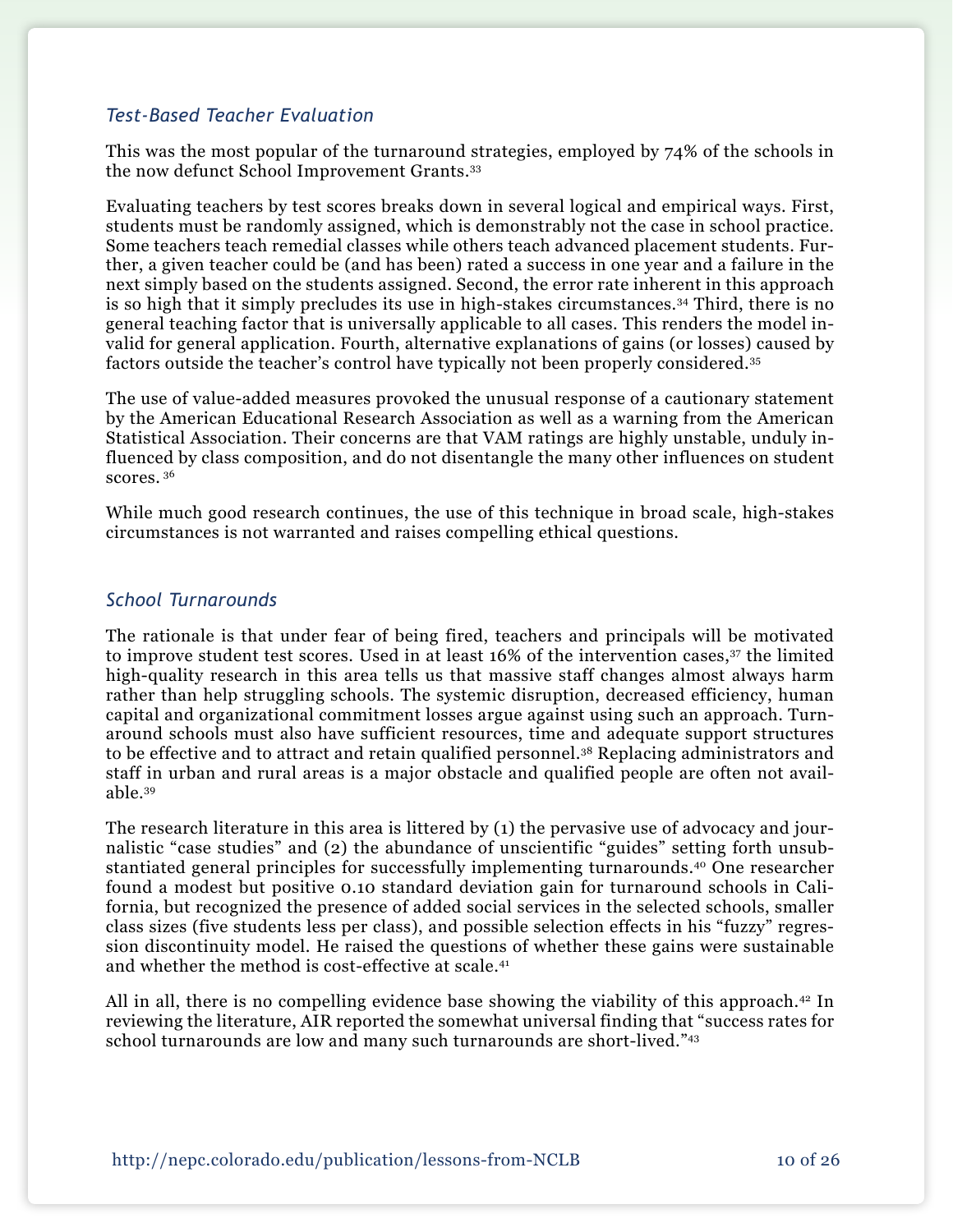#### *Closing the School and Enrolling the Students in a Higher Performing School*

Limited research is available on this least common turnaround strategy. Some researchers find that school closures deepen divides and actually harm achievement while others show limited effects on test scores.

In Chicago, a small proportion of displaced students who attended significantly higher performing schools mildly improved their test scores. However, 82% did not attend a higher performing school and, therefore, gleaned no such advantage. The problem, of course, is that higher performing schools are not always conveniently available.44 Unfortunately, displaced students were less likely to attend summer schools and were more likely to transfer again.45 Overall, following an initial drop, Chicago students did no worse and no better as a result of school closures. In Washington DC, the results were similar.46

Kemple found a similar pattern in studying 29 closed schools in New York City. The displaced students performed no better than before but newly incoming students did better than their predecessors, particularly in graduation rates. Nevertheless, this performance was quite low. Since closures were only one of a constellation of concurrent reforms, sorting out causality was problematic. Kemple concludes that closure of poorly performing schools was positive but a broader array of reforms is needed.<sup>47</sup>

In following the experiences of predominantly economically disadvantaged, high school children of color who were relocated through a school closure, Kirshner and his colleagues found relocated students registered lower test scores, lower graduation rates, increased dropouts, and increased signs of stress. These are unfortunate effects for a program designed to remedy, not aggravate, these very same problems.<sup>48</sup>

Overall, the early and limited research shows little to suggest that school closure is a practical or effective vehicle for eliminating the achievement gap or for providing equality. The major strategies used in our persistently lowest performing schools, individually and collectively, failed to provide more than limited gains. In some cases, the effects were negative, particularly as they relate to equity goals.

#### **C. Privatizing schools has not produced across-the-board or meaningful learning gains. It leads to social segregation and is harmful to society.**

Reflected in federal policy in ESSA as well as NCLB is the underlying reform belief that a competitive market will solve school problems. Under NCLB, this predominantly took the form of charter schools. Fortunately, there is an abundant research literature available. The relevant question is "Can charter schools close the achievement gap?" Rhetorical and advocacy claims set aside, even the most optimistic findings provide little promise of achieving this goal.

#### *Achievement*

Perhaps the most prominent study of charter schools is the 27-state CREDO study.49 It has been repeatedly cited by pro-charter advocacy organizations. The report states, "While much ground remains to be covered, charter schools in the 27 states are outperforming their TPS peer schools in greater numbers than in 2009." However, this carefully crafted sentence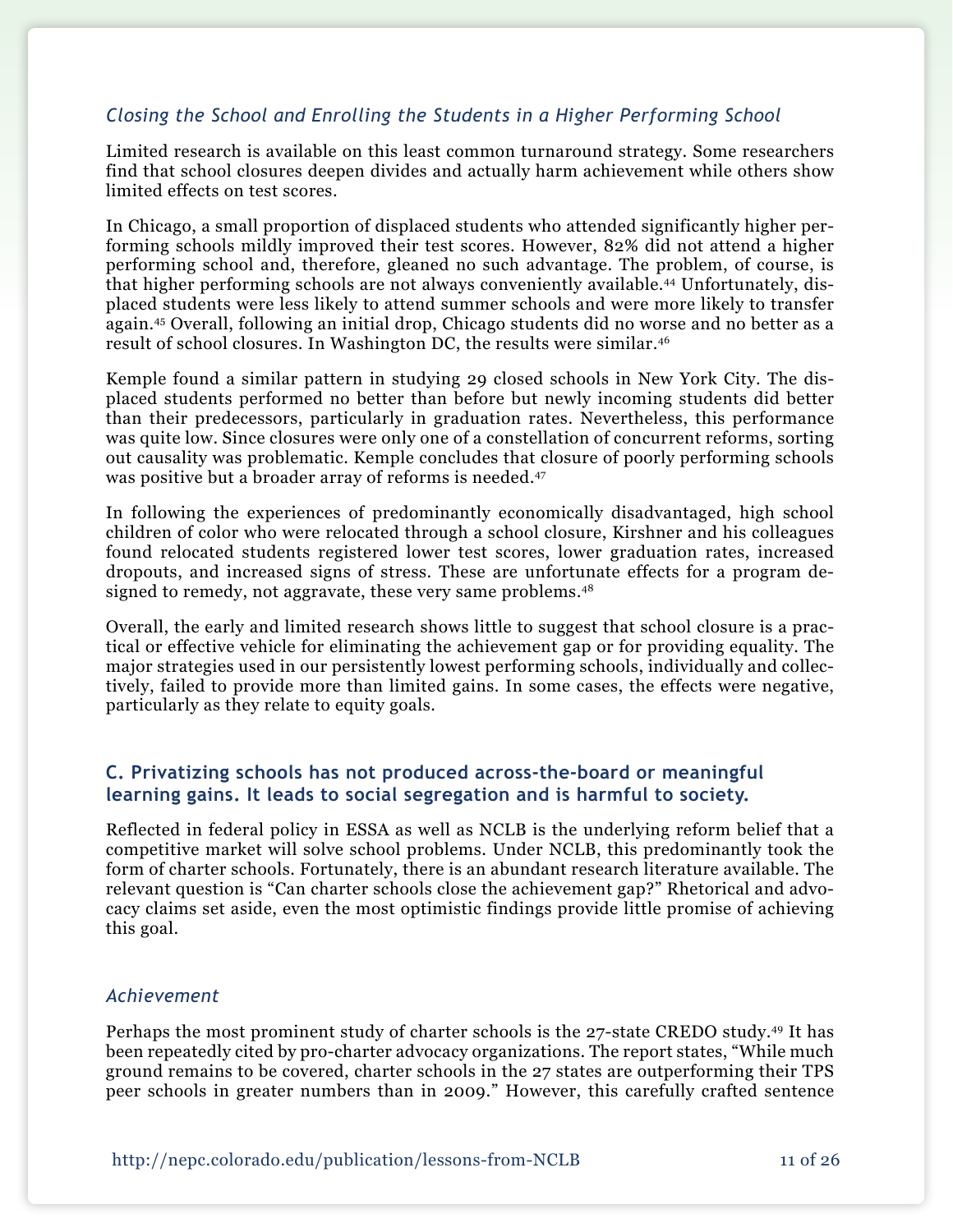obscures the finding that gains were only found in reading. There was no difference in math scores. Reviewers then noted:

"…the study overall shows that less than one-hundredth of one percent of the variation in test performance is explainable by charter school enrollment. With a very large sample size, nearly any effect will be *statistically* significant, but in *practical* terms these effects are so small as to be regarded, without hyperbole, as trivial."50

In an exhaustive meta-evaluation of the charter school research, Miron and Urschel concluded, "…cumulative results from charter school research indicate, that, on the whole, charters perform similarly to traditional public schools. 51

#### *Segregation*

More troubling than the lack of gains in test scores is the mounting evidence that charter schools segregate students by race, income, language, and handicap.<sup>52</sup> This is a particularly problematic finding for a law whose express purpose is to advance equality and close performance gaps.

In examining the counter-claim that charter schools do not segregate, Miron and his colleagues observed "While the aggregate percentage of minority students in charter schools is similar to that of the sending districts...Charter school enrollment tends to fall into a bimodal distribution, with either high concentration minority or high concentration white. (T)hree quarters of the charter schools were either segregative white, segregative black, or segregative Hispanic.<sup>53</sup>

## **III. Lessons for State Accountability Systems**

While the concept of accountability has been a necessary feature for as long as we have provided universal public education, policymakers have struggled to find a successful approach given the broad and changing purposes of education. The use of student testing, with published teacher and student test scores, can be traced to the 1870s.<sup>54</sup>

Despite the prescriptiveness of NCLB, considerable variation in school approval systems took place as a result of the federal waiver process and other interpretations in the law.55 Nonetheless, much of this variation is in small points. The core of test-based accountability remains.56

The new ESSA law, while erasing waivers, provides some additional latitude in the number and types of measures states and local districts may use. Yet, the state-designed accountability systems are still subject to federal approval.

Two paramount issues require consideration: (a) combining multiple measures in such a way as to validly reflect the goals and purposes of education, which includes inputs as well as outputs; and (b) developing assessment systems beyond traditional tests and empirical indicators that consider necessary climate and cultural features of a sound education system. These will require different mechanisms such as inspectorate systems, self-evaluations and site visits conducted by qualified disinterested visitors representing the state or an accred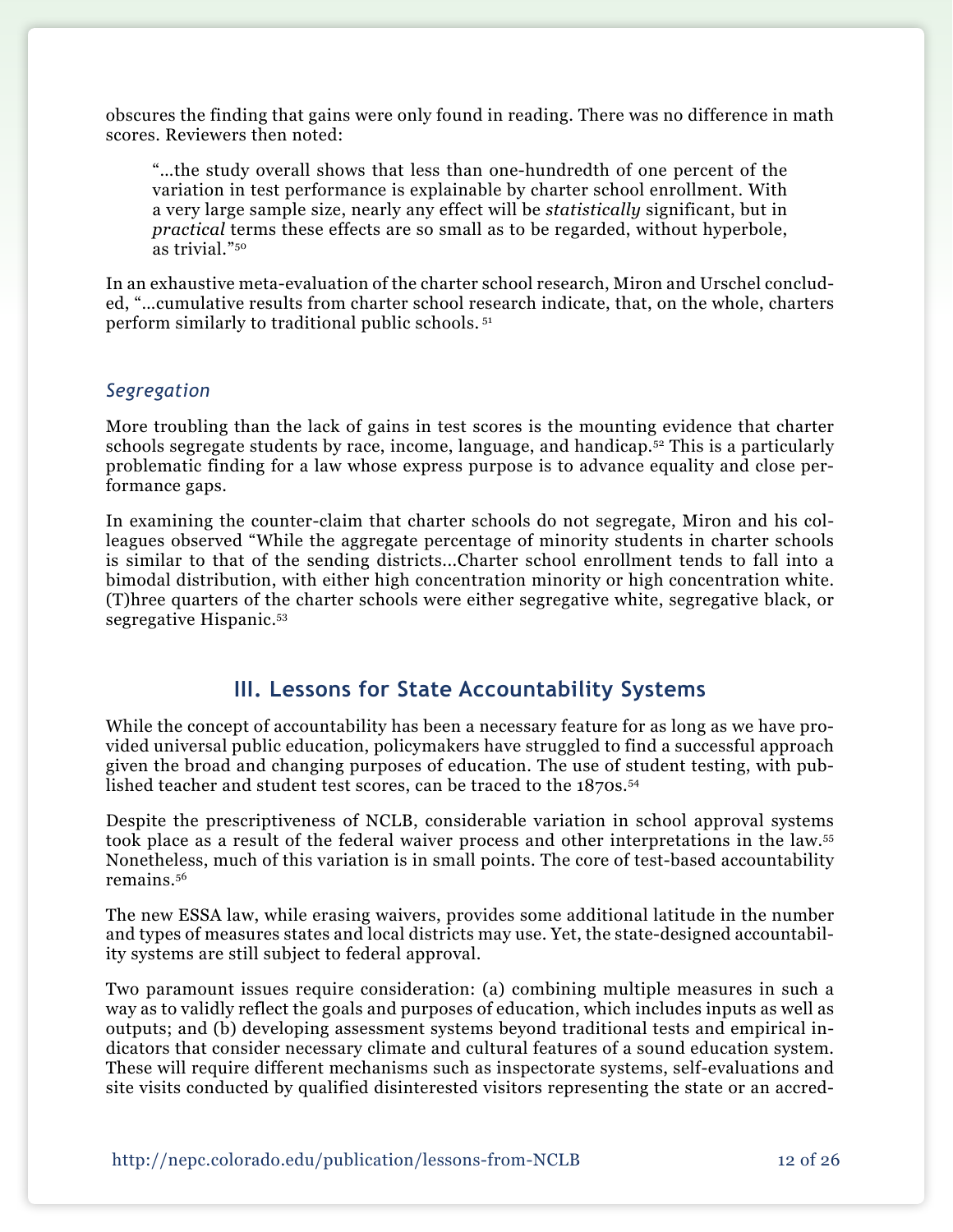itation group.

#### **What is to be Measured: Multiple Measures**

The ESSA requires "substantial weight" be placed on a combination of four variables (academic achievement, student growth, graduation rates and English proficiency). At least one "school quality" indicator must be included and 95% of students must be tested.57 The school quality indicators allow states (and in turn districts and schools) to bring in a whole variety of measures beyond standardized tests. While these might be limited in how much they can be weighted, they can nevertheless be placed on the public table and included.

This is a positive development in that a more comprehensive set of measures will be more likely to validly capture the broader set of cognitive and affective learning goals of schooling.58 Unfortunately, "multiple measures" is an elastic term that includes an eclectic variety of elements. Depending upon the speaker and whatever pre-existing data are at hand in a given state, the term can mean many different things and thus result in many different policy approaches.

This elasticity is exemplified in its use as a bridging concept between dramatically different policy camps. Linda Darling-Hammond and Paul Hill, for instance, released coordinated reports addressing elements to be included in the next generation of school evaluation systems.59 Agreement on what should be measured has been characterized by vague generalities such as the need for assessment of "college and career ready" standards, the use of evaluation consequences at the school level, that outside intervention be required and available, the proper role of government and the like. These agreements are at such a high level of abstraction that "multiple measures" is more a rhetorical consensus than a verifiable accountability model.

In looking at the pre ESSA federal "waivers," 24 of 27 applying states proposed a wide variety of multiple measures.<sup>60</sup> In 2009, individual states identified from four to 22 different measures, which were characterized by a strong collection of outcome measures and a virtual absence of opportunity, input, or process measures. $61$ 

In order to have consistency across schools, the proposed "dashboards" are composed almost exclusively of empirical measures with data elements such as truancy, graduation rates, and disciplinary referrals. <sup>62</sup> These have the advantage of being highly reliable because they have a standard meaning across schools. But their validity, as a measure of school quality, is open to question.

ESSA requires a composite "report card" grade be constructed from a broad array of common measures. It also requires a single score for each school. Both of these concepts have difficulties.

For multiple measures, a particular problem is the assignment of weights to the various measures.63 For example, can 70% passing a math test be added to a 10% decrease in disciplinary referrals, and should this be adjusted for socioeconomic factors and school history? While a number of statistical techniques (such as factor analysis) show promise for addressing these concerns, current decisions appear to be based on the judgment of individuals or working groups.<sup>64</sup> Schools do not have a single purpose and there is no rational way of developing a composite that will be uniformly satisfactory. Deciding on what measures will be used and how they will be combined is one of the most critical decisions states may make.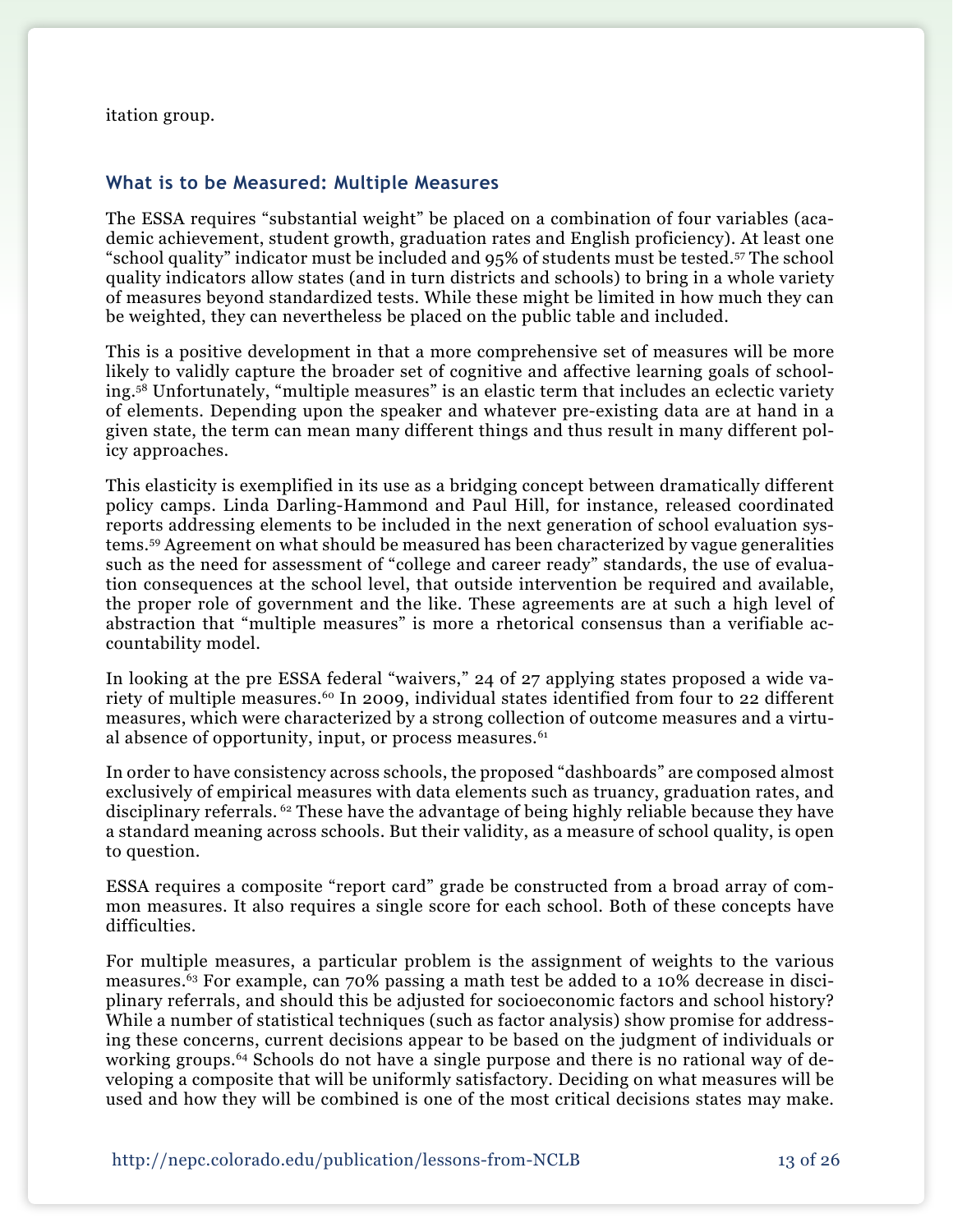Whether they are narrow and limited or multidisciplinary and higher order will determine schools' goals and directions. Carefully developed, the selection, use and publicity given to non-academic indicators can provide states with a more valid and accurate picture of their state's educational system.

#### **How it is Measured: School Self-Evaluations and Inspection Teams**

While empirical outcome measures are required for the "substantial weight" in the federal evaluation system, and despite the problems noted directly above, that does not mean that other vital information should be ignored by state and local officials. A simple expedient may be to provide the federal government with their data while simultaneously conducting a more useful process within each state.

While eclipsed by test-based models in the United States, self-evaluations (frequently combined with inspectorate systems) continue to be the norm in most OECD countries. The closest U.S. parallels are regional accreditation organizations that guide self-evaluations and organize visiting teams. The method is particularly used in higher education. Basically, the school conducts a structured self-evaluation. Then, in many cases, a visiting review team validates the self-evaluation report.<sup>65</sup> Through interviews and data review, the team seeks to verify such non-quantifiable yet vital things as express student expectations, the comprehensiveness of assessments, curricular adequacy, professional development, available supports and the quality of interventions for high-needs children.<sup>66</sup>

Thus, school evaluations can be broader and more inclusive, and are less likely to distort school goals for teaching and learning. Also, a self-evaluation can be more revealing of needs than a staged show for visitors.<sup>67</sup>

Yet, such self-evaluations are no panacea. "Despite its long history and ubiquity, inspection has existed until comparatively recently in an a-theoretical limbo with practices and procedures assessed on little more than the commonsense of those who commend or criticize them."<sup>68</sup> The evaluation problem is that cause and effect are hard to nail down.<sup>69</sup> For example, did the new textbooks recommended by the team result in better teaching and learning? Would the school have purchased the materials anyway? One clear finding, however, is that interviews of participants show a positive view of self-evaluations and inspectorates, with 90% of Great Britain principals and teachers reporting satisfaction with the system.70

# **IV. Recommendations for Policymakers and School Practice**

It is a daunting, if not impossible, task to reduce all major ESSA decisions to a short set of recommendations. Nonetheless, it is a necessary task. The recommendations are grouped by level, beginning with state policies, then assessment and accountability systems, instructional improvement and, finally, effective school practices.

#### **A. State Policy**

Above all else, each state must assure that students have adequate opportunities, funding and resources to achieve state goals. Funds must be available in an equi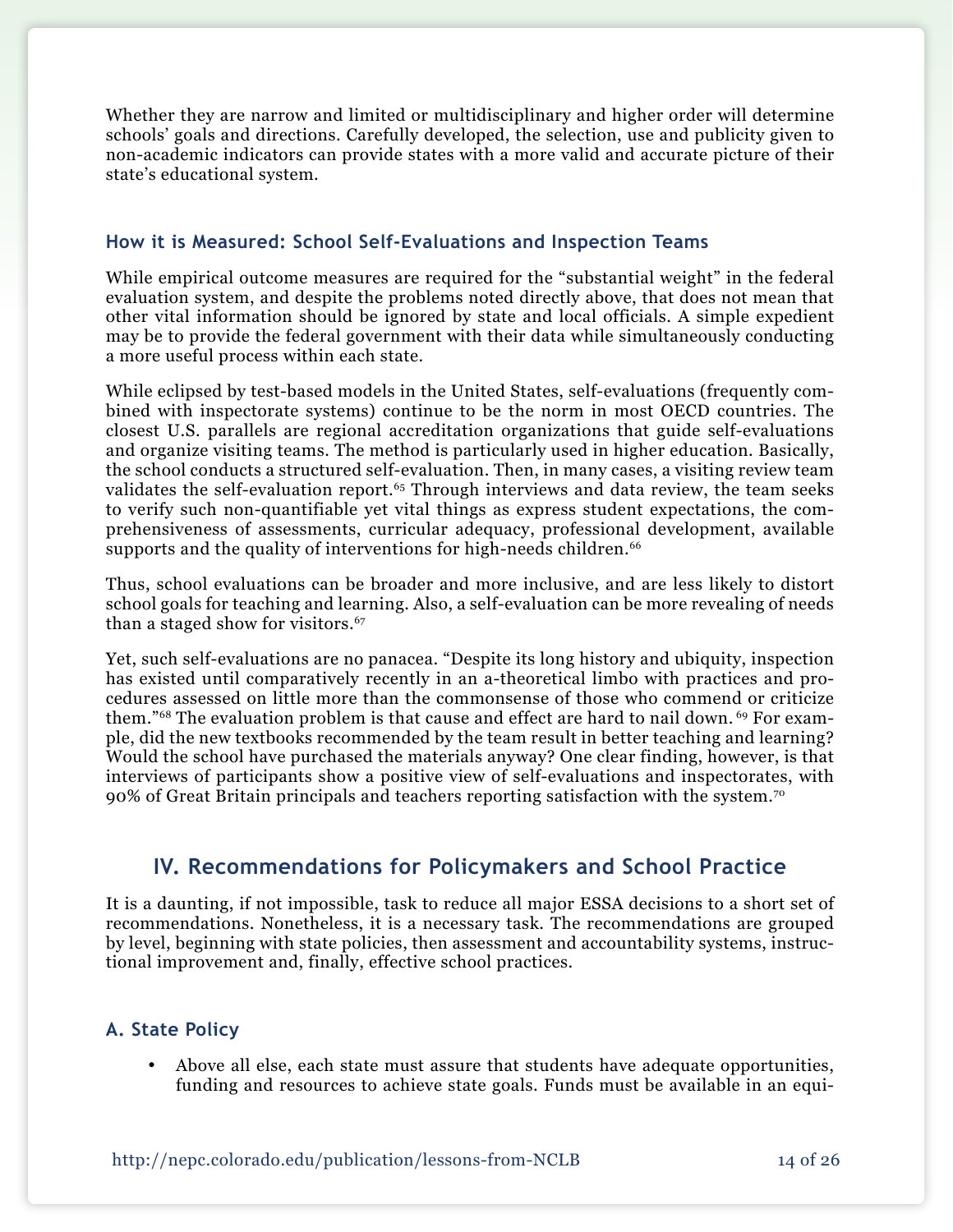table manner and must be sufficient to meet students' needs. Schools and school personnel must not be evaluated on elements where they are denied the resources and supports they need to be successful.71

- • States must shift toward an assistance role and exercise less of a regulatory role. States must assure that all students have equal access to high-quality teachers, stimulating curriculum and instruction and adequate school resources (such as computers, libraries, field trips, and learning resources).72
- Under ESSA, school performance will now be measured using a system that incorporates one or more non-academic indicators—chosen separately by each state. These non-academic indicators provide states their strongest new tool for maximizing educational equity and opportunity and bringing attention to the nation's broader educational purposes.
- States and districts must collaborate with social service and labor departments to ensure adequate personal, social and economic opportunities. Without a livable wage and adequate support services, social problems will be manifest in the schools. Public and private schools must adopt assignment policies and practices that ensure integration and that disperse pockets of poverty.73

#### **B. Assessment and Accountability**

- Charter schools should not be expanded, and state caps on their approval should be reduced. On average, charter schools do not perform at higher levels than public schools, yet they segregate,<sup>74</sup> remain prone to fiscal mismanagement,<sup>75</sup> and often have opaque management and accountability.<sup>76</sup>
- Development of multiple-measure and dashboard accountability approaches must be comprehensive, balanced between inputs and outcomes, expressed clearly, and assessed. As contrasted with a convenient collection of available data, the information must accurately and validly reflect the desired learning outcomes and the input resources needed to achieve these outcomes.
- • Standardized test scores must be used cautiously and only in combination with other data to avoid creating incentives for narrowed and distorted teaching and learning. Further, the weak technical strength of standardized assessments and value-added models renders these approaches invalid for use in a high-stakes context.77
- The aggregation of data into a single score or grade should be avoided. Such procedures hide valuable information while invalidly combining disparate and unrelated objects.78

#### **C. Instructional Improvement**

States and school districts must train educators to conduct formative and constructive self-evaluations. The current emphasis on outcome-based evaluations does not capture the diverse universe of teaching.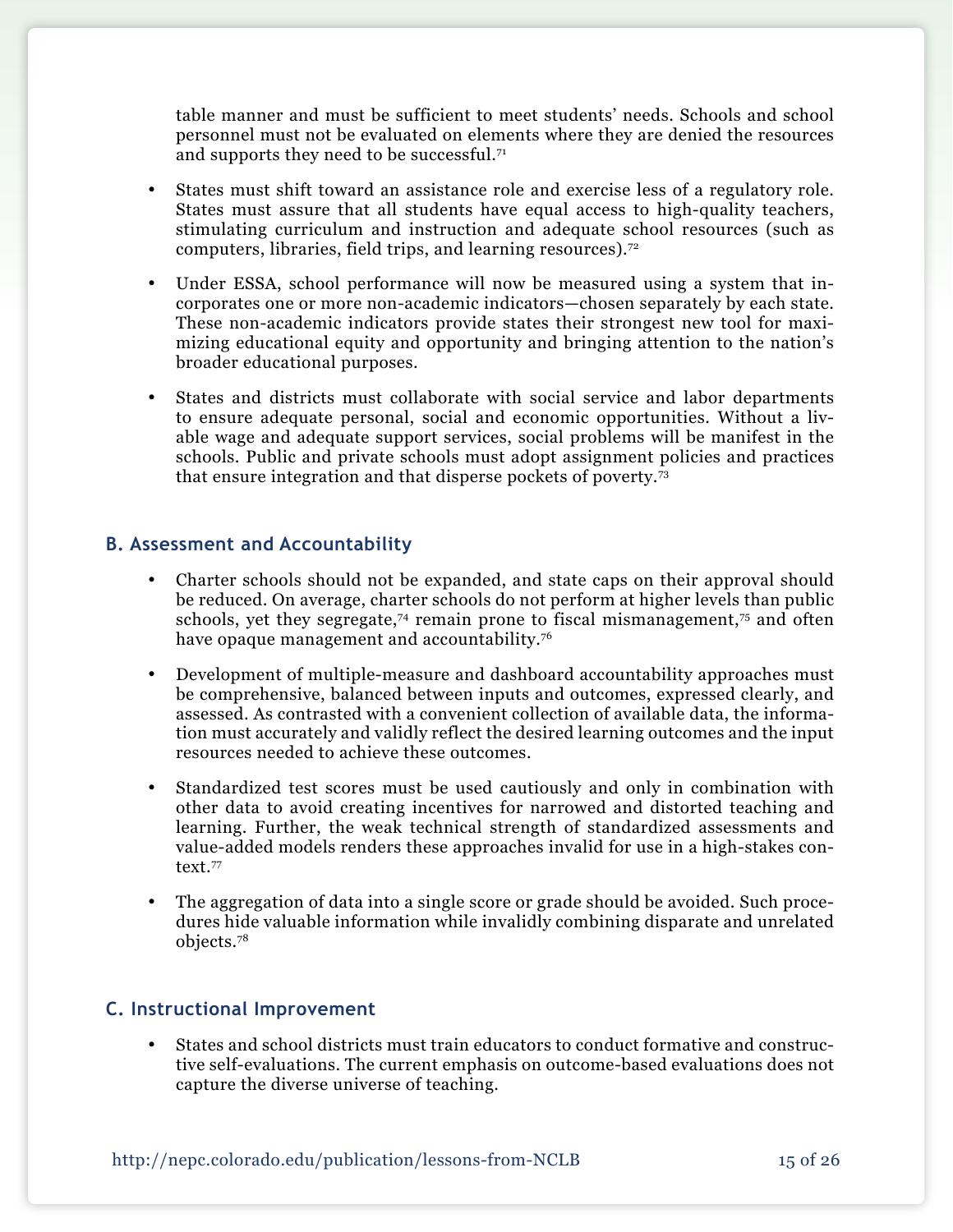- • States should establish, develop, train and implement school visitation teams that address both quantitative and qualitative factors. Sites most in need of improvement should be prioritized. Standardized test scores can be validly used to establish initial priorities.79
- External reviews should focus on providing guidance and capacity-building support for school development and improvement, rather than on imposing sanctions.<sup>80</sup>
- • External reviewers should be qualified experts who meet prescribed standards. Robust training should be compulsory, with retraining required on a periodic basis.
- • Multiple stakeholders (administrators, teachers, students, parents, community leaders, and researchers) should be involved in the design of the state's evaluation/ inspectorate program.
- • States should use the flexibility and the assessment pilot project alternatives in ESSA to test fewer grades. If local assessments are employed in the remaining grades, avoid attempting to equate different tools or develop growth scores with a potpourri of different instruments. The technique does not have sufficient technical power to justify such usage.<sup>81</sup>
- States and districts must apply more stringent criteria in adopting interventions. Many commercial presentations, packages, and "best practices" lack a scientific foundation. Peer-reviewed literature must be employed to vet promising practices.

A number of positive elements have also been illuminated and represent wise educational investments. The following five approaches are among the most important but should not be viewed as a complete or exhaustive list.

- **Early education** The achievement gap is already a standard deviation wide by age three or four and does not decrease as children go through school. Thus, the imperative is high-quality early education, which also has one of the highest rates of "return on investment." Early education should concentrate on broad-based experiential learning. An emphasis on subject matter knowledge and formal assessment should be avoided until grades three or four.<sup>82</sup>
- • **Extended school year and day** Expanding learning time and using that additional time for deep, engaging enrichment, either after school or during the summer can be effective in closing the achievement gap. Again, the emphasis must be on high quality and comprehensive programs as contrasted with low substance and test prep approaches.<sup>83</sup>
- **De-tracking** Tracking or "ability grouping" stratifies the learning opportunities of students inside of a school building, often segregating by race, ethnicity and socioeconomic status, thereby denying the most marginalized students a high-quality education.<sup>84</sup>
- **Class size reduction** –Smaller class sizes show great advantages, helping teachers teach and helping students learn, but these reforms invariably are revisited in times of fiscal constraint.<sup>85</sup>
- **School-community partnerships** Particularly for children who live in places where stable housing, employment and other opportunities are largely denied, the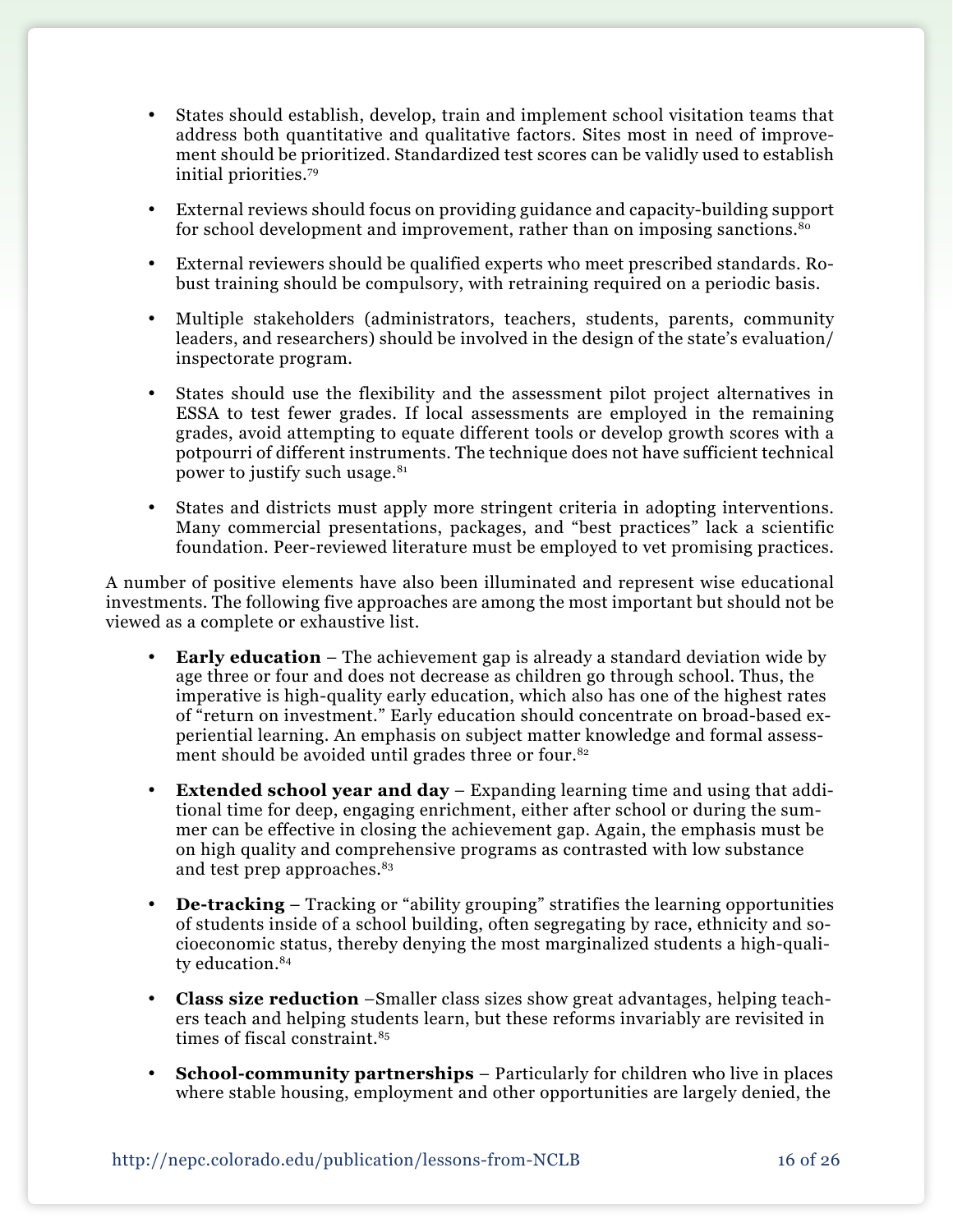provision of health, social, medical and dental support becomes essential.86 It is also particularly important for schools in these communities to develop strong, mutually respectful partnerships with parents and other community members.

# **V. The Moral Imperative: Adequate Inputs and the Opportunity Gap**

*Laws for the encouragement of virtue and the prevention of vice and immorality ought to be constantly kept in force, and duly executed; and a competent number of schools ought to be maintained . . .* 

Vermont Constitution, 1777

In these eighteenth century words, "ought" meant "shall." "Virtue" meant civic virtue and contributing to your society, while vice meant actions antithetical to the common good. Within this phrase lies the purpose of education in a democratic society. No words are spent on international threats or on "being competitive in a global economy." Though often parroted, these latter rationales have only a dubious connection to either education or the economy.87

The nation has become a majority of minorities and the common good requires all students to be well educated. Yet, we have embarked on economic and educational paths that systematically privilege only a small percentage of the population.<sup>88</sup> In education, we invest less on children of color and the economically impoverished.<sup>89</sup> At the same time, we support a testing regime that measures wealth rather than provides a rich kaleidoscope of experience and knowledge to all.

And we do not hold ourselves responsible for the basic denial of equal opportunities.

*[I]f schools are being held accountable for improving teaching and student learning, policymakers at all levels of the educational system, regional and state levels as well as the national level, should also be expected to support the capacity required to produce improved teaching and learning (p. 21).90*

The greatest conceptual and most damaging mistake of test-based accountability systems has been the pretense that poorly supported schools could systemically overcome the effects of concentrated poverty and racial segregation by rigorous instruction and testing.91 This system has inadequately supported teachers and students, has imposed astronomically high goals, and has inflicted punishment on those for whom it has demanded impossible achievements. It stands in stark contrast to what Lyndon Johnson envisioned over fifty years ago when lawmakers first crafted the Elementary and Secondary Education Act.

Public schools can only succeed in achieving their democratic purpose of educating all children with all-around support and accountability.<sup>92</sup> This means holding state and federal governments accountable for ensuring that children have legitimate, adequate and equitable opportunities to learn. Ultimately, a child denied opportunities will arrive at school with high needs, and a school without adequate resources cannot effectively address those needs. No amount of testing and improvement plans can succeed absent a strong support system.

In a nation that prides itself on its achievements, the lack of opportunities provided to our neediest children is not morally justifiable. If we earnestly want to grasp the slipping-away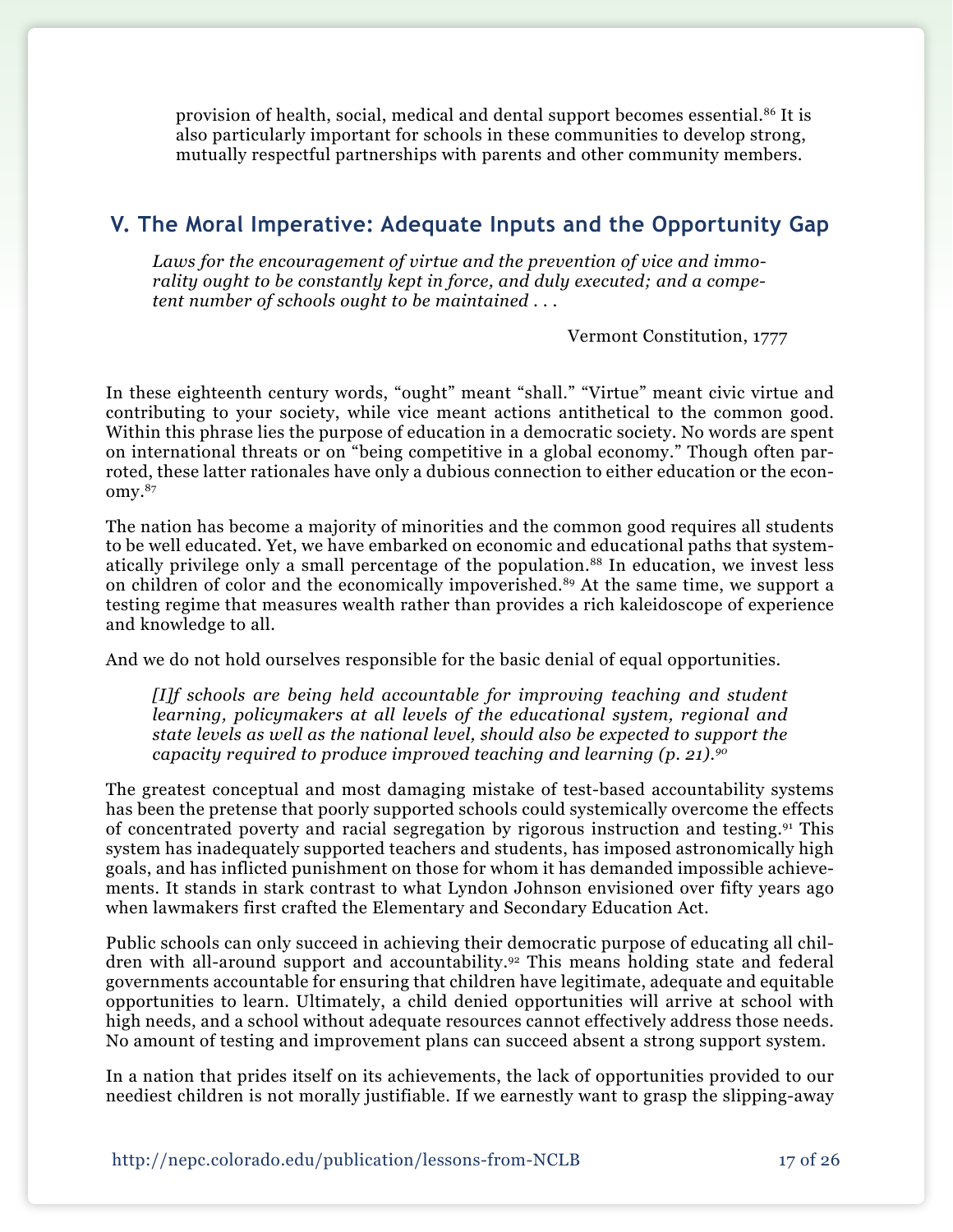American Dream, we must invest simultaneously in our economy, our society and our schools.

http://nepc.colorado.edu/publication/lessons-from-NCLB 18 of 26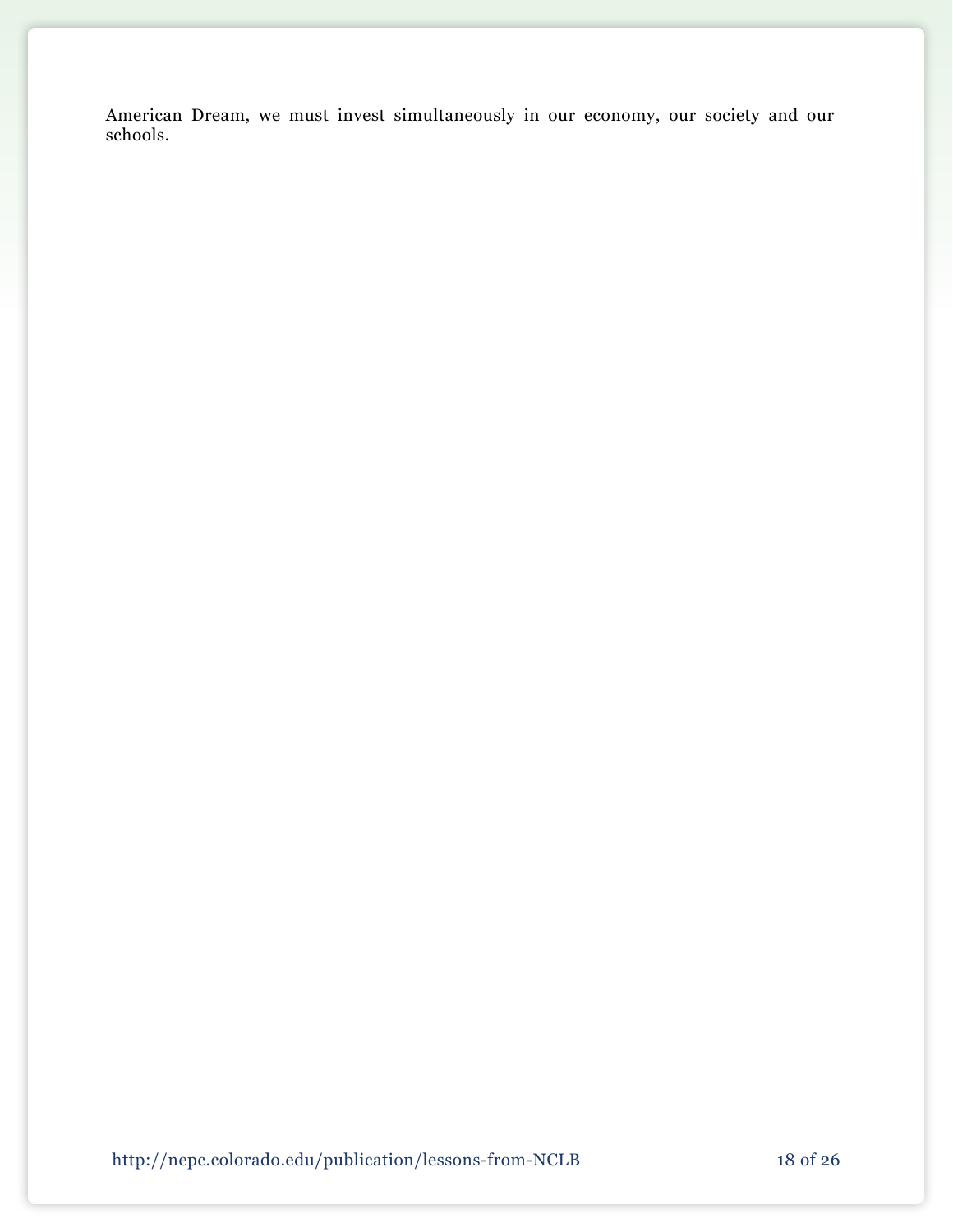# **Notes and References**

1 Rebell, M. (2016). Ensuring Adequate Funding: The Role of the Courts. In W. Mathis & T. Trujillo (Eds.), *Learning from the Federal Market-Based Reforms: Lessons for the Every Student Succeeds Act* (pp. 507- 524). Charlotte, NC: Information Age Publishing.

Gebhardt, K. (2013). *Model legislative language for comprehensive assessment and accountability.* Boulder, CO: National Education Policy Center. Retrieved October 2, 2015, from <http://nepc.colorado.edu/publication/data-driven-improvement-accountability/>

2 Ryan, K., Gandha, T., & Ahn, J. (2013). *School Self-evaluation and Inspection for Improving U.S. Schools?*  Boulder, CO: National Education Policy Center. Retrieved October 1, 2015, from <http://nepc.colorado.edu/publication/school-self-evaluation>

Rothstein, R., Jacobson, R., & Wilder, T. (2008). *Grading Education: Getting Accountability Right.*  Washington D.C. and New York, NY Economic Policy Institute. Teachers College Press.

- 3 Reardon, S. F., & Bischoff, K. (2011). Income inequality and income segregation. *American Journal of Sociology*, *116*(4), 1092-1153.
- 4 Miron, G. & Urschal, J. (2016). The Impact of School Choice Reforms on Student Achievement. In W. Mathis & T. Trujillo (Eds.), *Learning from the Federal Market-Based Reforms: Lessons for the Every Student Succeeds Act* (pp. 159-200). Charlotte, NC: Information Age Publishing.
- 5 Baker, B. & Miron, G. (2015). *The Business of Charter Schooling: Understanding the Policies that Charter Operators Use for Financial Benefit.* Boulder, CO: National Education Policy Center. Retrieved December 17, 2015, from<http://nepc.colorado.edu/publication/charter-revenue>
- 6 Baker, B. & Miron, G. (2015). *The Business of Charter Schooling: Understanding the Policies that Charter Operators Use for Financial Benefit.* Boulder, CO: National Education Policy Center. Retrieved December 17, 2015, from<http://nepc.colorado.edu/publication/charter-revenue>
- 7 Howe, K. & Murray, K. (2015). *Why School Report Cards Merit a Failing Grade.* Boulder, CO: National Education Policy Center. Retrieved October 13, 2015, from <http://nepc.colorado.edu/publication/why-school-report-cards-fail>
- 8 Howe, K. & Murray, K. (2015). *Why School Report Cards Merit a Failing Grade.* Boulder, CO: National Education Policy Center. Retrieved October 13, 2015, from <http://nepc.colorado.edu/publication/why-school-report-cards-fail>
- 9 Ratner, G. & Neill, M (2009, December 15). *Integrating 'Helping Schools Improve' With 'Accountability' Under ESEA: The Key Role For Qualitative, As Well As Quantitative, Evaluations And The Use Of "Inspectorates - Working Paper II.* Jamaica Plain, MA: Fairtest Retrieved October 13, 2015, from [http://www.fairtest.org/sites/default/files/SQR-Inspectorate\\_working\\_paper\\_2.pdf](http://www.fairtest.org/sites/default/files/SQR-Inspectorate_working_paper_2.pdf)

Hussain, L. (2013, Summer). The School Inspector Calls. *Education Next, 13*(3). Retrieved October 13, 2015, from <http://educationnext.org/the-school-inspector-calls/>

- 10 Ryan, K, Gandha, T., & Ahn, J. (2013). *School Self-evaluation and Inspection for Improving U.S. Schools?*  Boulder, CO: National Education Policy Center. Retrieved October 1, 2015, from <http://nepc.colorado.edu/publication/school-self-evaluation>
- 11 Welner, K. & Mathis, W. (2016). Time to Move Beyond Test Based Policies. In W. Mathis & T. Trujillo (Eds.), *Learning from the Federal Market-Based Reforms: Lessons for the Every Student Succeeds Act* (pp. 241- 254). Charlotte, NC: Information Age Publishing.
- 12 Porter, A. (u.d.). Rethinking the Achievement Gap, *Penn GSE Newsroom*. Retrieved December 17, 2015, from <https://www.gse.upenn.edu/news/rethinking-achievement-gap>

 Barnett, S. (2016). Expanding Access to Quality Pre-K is Sound Public Policy. In W. Mathis & T. Trujillo (Eds.), *Learning from the Federal Market-Based Reforms: Lessons for the Every Student Succeeds Act* (pp. 525-546). Charlotte, NC: Information Age Publishing.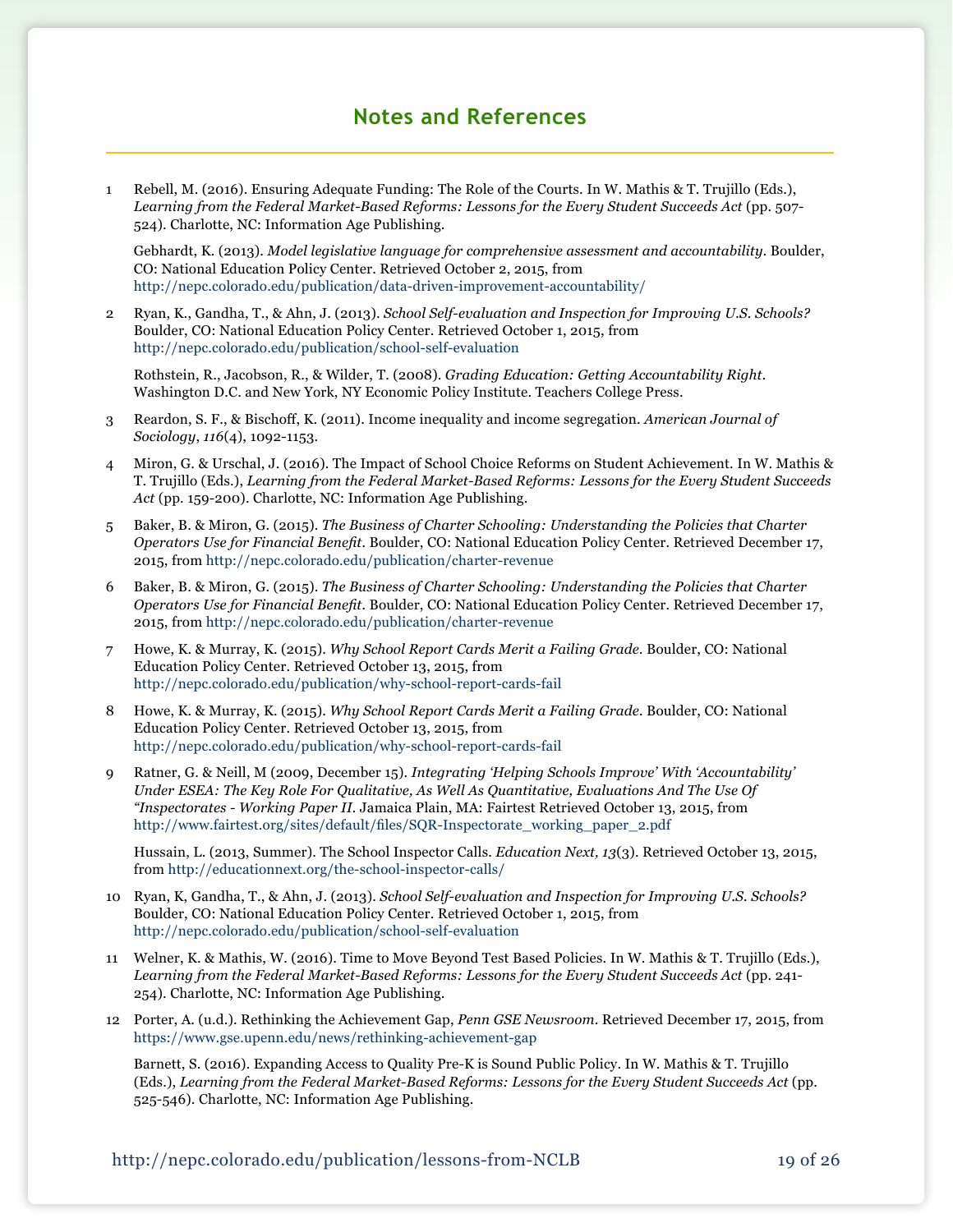13 Dobbie, W., & Fryer, R. (2011. Are High-Quality Schools Enough to Increase Achievement among the Poor? Evidence from the Harlem Children's Zone. *American Economic Journal: Applied Economics*, *3*(3): 158-87. Retrieved December 17, 2015, from <https://www.aeaweb.org/articles.php?doi=10.1257/app.3.3.158>

Also see --

 Cooper, H., Valentine, J., Chariton, K., & Melson, A. (2003, Spring). Effects of Modified School Calendars on Student Achievement and on School and Community Attitudes. *Review of Educational Research, 73*(1), 1-52.

- 14 Welner, K. & Burris, C. (2016). Detracking, Tracking and Middle Grades Reform. In W. Mathis & T. Trujillo (Eds.), *Learning from the Federal Market-Based Reforms: Lessons for the Every Student Succeeds Act* (pp. 547-565). Charlotte, NC: Information Age Publishing.
- 15 Schanzrenbach, D. (2016) Does Class Size Matter? In W. Mathis & T. Trujillo (Eds.), *Learning from the Federal Market-Based Reforms: Lessons for the Every Student Succeeds Act* (pp. 565-582). Charlotte, NC: Information Age Publishing.
- 16 Valli, L., Stefanski, A., & Jacobson, R. (2016) School-Community Partnerships: A Typology for Guiding Systemic Educational Reform. In W. Mathis & T. Trujillo (Eds.), *Learning from the Federal Market-Based Reforms: Lessons for the Every Student Succeeds Act* (pp. 583-602). Charlotte, NC: Information Age Publishing.
- 17 Mintrop, H., & Trujillo, T. (2005). Corrective action in low performing schools: Lessons for NCLB implementation from first-generation accountability systems. *Education Policy Analysis Archives, 13*(48). Retrieved October 27, 2016, from [http://epaa.asu.edu/ojs/article/view/153/279](http://epaa.asu.edu/ojs/article/view/153/279 )
- 18 Oakes, J. (1992). Can tracking research inform practice? Technical, normative, and political considerations. *Educational Researcher, 21*(4), 12–21.

Renée, M., Welner, K., & Oakes, J. (2010). Social Movement Organizing and Equity-Focused Educational Change: Shifting the Zone of Mediation. In A. Hargreaves, A. Lieberman, M. Fullan, D. Hopkins, (Eds.), *International Handbook of Educational Change, Second Edition*. New York, NY: Springer Publishing Company.

Welner, K.G. (2001). *Legal rights, local wrongs: When community control collides with educational equity*. Albany, State University of New York Press.

Trujillo, T. (2013). The politics of district instructional policy formation: Compromising equity and rigor. *Educational Policy, 27*(3), 531–559.

19 ASCD (2016). *Elementary and Secondary Education Act: Comparison of the No Child Left Behind Act to the Every Student Succeeds Act*. Retrieved October 13, 2016, from [http://www.ascd.org/ASCD/pdf/siteASCD/policy/ESEA\\_NCLB\\_ComparisonChart\\_2015.pdf](http://www.ascd.org/ASCD/pdf/siteASCD/policy/ESEA_NCLB_ComparisonChart_2015.pdf )

ASCD (2016). *ESSA and Accountability Frequently Asked Questions*. Retrieved October 13, 2016, from [http://www.ascd.org/ASCD/pdf/siteASCD/policy/ESSA-Accountability-FAQ\\_May112016.pdf](http://www.ascd.org/ASCD/pdf/siteASCD/policy/ESSA-Accountability-FAQ_May112016.pdf)

- 20 Reardon, S. (2011, July). The Widening Achievement Gap Between the Rich and the Poor: New Evidence and Possible Explanations. Whither Opportunity? In R.J. Murnane & G.J. Duncan (Eds.), *Rising Inequality, Schools, and Children's Life Chances*. New York: Russell Sage Foundation. Retrieved December 14, 2015, from [http://www.ascd.org/publications/educational-leadership/may13/vol70/num08/The-Widening-Income-](http://www.ascd.org/publications/educational-leadership/may13/vol70/num08/The-Widening-Income-Achievement-Gap.aspx)[Achievement-Gap.aspx](http://www.ascd.org/publications/educational-leadership/may13/vol70/num08/The-Widening-Income-Achievement-Gap.aspx)
- 21 Reardon, S. (2013, May). The Widening Income Achievement Gap. *Faces of Poverty*. *70*(8), 10-16. Retrieved December 14, 2015, from [http://www.ascd.org/publications/educational-leadership/may13/vol70/num08/](http://www.ascd.org/publications/educational-leadership/may13/vol70/num08/The-Widening-Income-Achievement-Gap.aspx ) [The-Widening-Income-Achievement-Gap.aspx](http://www.ascd.org/publications/educational-leadership/may13/vol70/num08/The-Widening-Income-Achievement-Gap.aspx )
- 22 Lee, Y. (2002, January). Racial and Ethnic Achievement Gap Trends: Reversing the Progress Toward Equity? *Educational Researcher, 31*(1) 3-12.
- 23 Harris, D.N. & Herrington, C. (2006, February). Accountability, Standards, and the Growing Achievement Gap: Lessons from the Past Half-Century *American. Journal of Education*, *112*(2), 209-238. Retrieved December14, 2015, from [http://www.jstor.org/stable/10.1086/498995?seq=1#page\\_scan\\_tab\\_contents](http://www.jstor.org/stable/10.1086/498995?seq=1#page_scan_tab_contents)
- 24 Berliner, D. (2016). Addressing Poverty: Our Impoverished View of Educational Reform. In W. Mathis & T.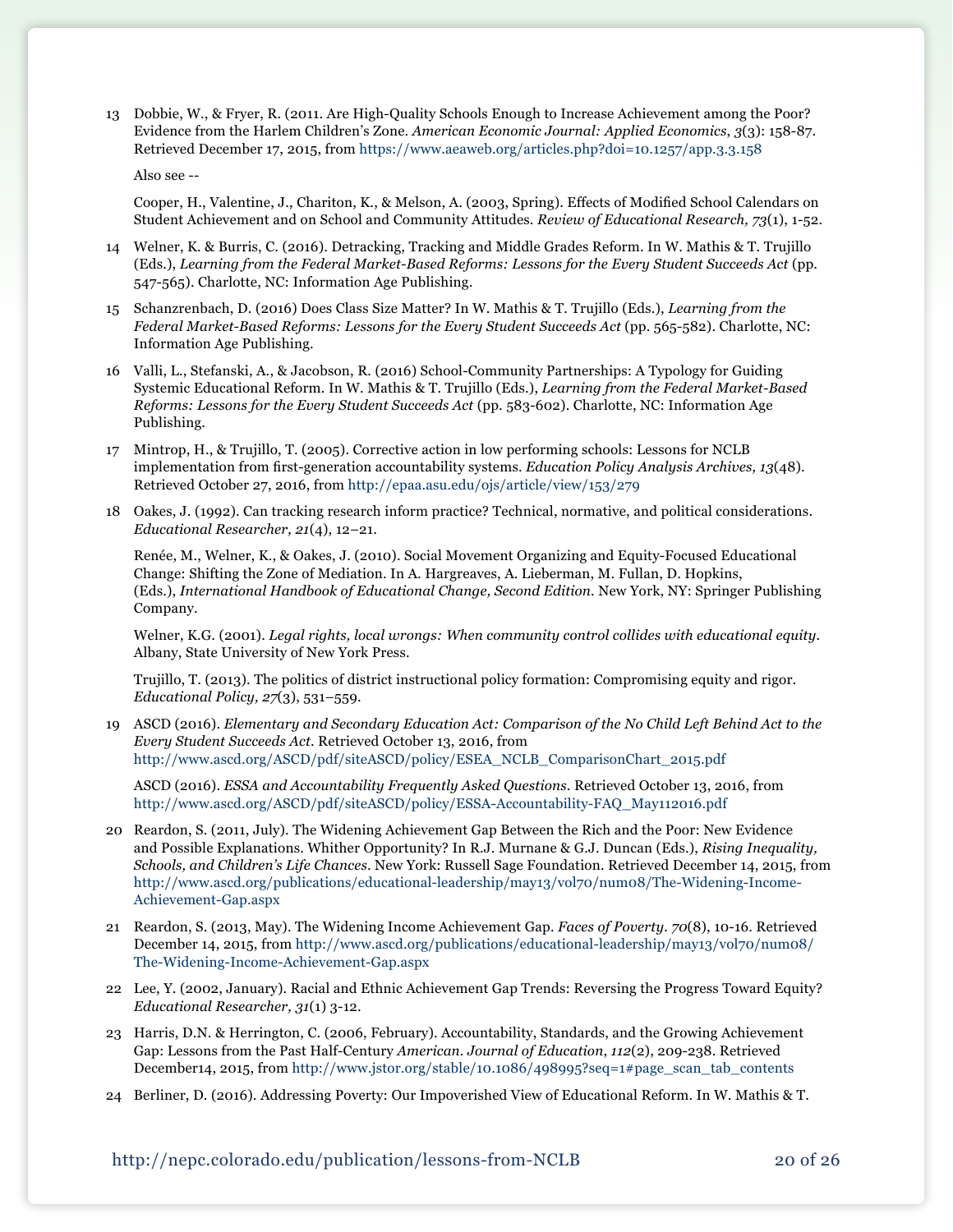Trujillo (Eds.), *Learning from the Federal Market-Based Reforms: Lessons for the Every Student Succeeds Act* (pp. 437-486). Charlotte, NC: Information Age Publishing.

- 25 Ushomirsky, N. & Williams, D. (2015, March). Funding Gaps. *Education Trust*. Retrieved December 16, 2015, from <https://edtrust.org/resource/funding-gaps-2015/>
- 26 Schwartz, H. (2010). *Housing Policy Is School Policy: Economically Integrative Housing Promotes Academic Success in Montgomery County, Maryland*. New York: The Century Foundation. Retrieved December 25, 2015, from<https://www.tcf.org/assets/.../tcf-Schwartz.pdf>

Rothstein, R. (2016). The Racial Achievement Gap, Segregated Schools and Segregated Neighborhoods: A Constitutional Insult. In W. Mathis & T. Trujillo (Eds.), *Learning from the Federal Market-Based Reforms: Lessons for the Every Student Succeeds Act* (pp. 487-506). Charlotte, NC: Information Age Publishing.

Wells, A. (2015). *Diverse Housing, Diverse Schooling: How Policy Can Stabilize Racial Demographic Change in Cities and Suburbs*. Boulder, CO: National Education Policy Center. Retrieved December 16, 2015, from <http://nepc.colorado.edu/publication/housing-school-nexus>

- 27 Gross, A. (2013, March 30). 4 Takeaways to note from Education Trust's school funding report. *Education Dive*. Retrieved December 16, 2015, from [http://www.educationdive.com/news/4-takeaways-to-note-from](http://www.educationdive.com/news/4-takeaways-to-note-from-education-trusts-school-funding-report/380189/)[education-trusts-school-funding-report/380189/](http://www.educationdive.com/news/4-takeaways-to-note-from-education-trusts-school-funding-report/380189/)
- 28 Ushomirsky, N. & Williams, D. (2015, March). Funding Gaps. *Education Trust*. Retrieved December 16, 2015, from <https://edtrust.org/resource/funding-gaps-2015/>

Rebell, M. (2016). Ensuring Adequate Funding: The Role of the Courts. In W. Mathis & T. Trujillo (Eds.), *Learning from the Federal Market-Based Reforms: Lessons for the Every Student Succeeds Act* (pp. 507- 524). Charlotte, NC: Information Age Publishing.

- 29 Mathis, W. J. (2009). After Five Years: Revisiting the Cost of the No Child Left Behind Act. In J. Rice & C. Roellke (Eds.), *High Stakes Accountability* (pp. 197-224). Charlotte, NC: Information Age Publishing.
- 30 Leachman, M., Albares, N., Masterson, K. & Wallace, M.L. (2015, December 10). Most States Have Cut School Funding, and Some Continue Cutting. Washington, DC: Center on Budget Priorities and Policy Priorities. Retrieved December 16, 2015, from <http://www.cbpp.org/research/most-states-have-cut-school-funding-and-some-continue-cutting>
- 31 Valli, L., Stefanski, A. & Jacobsen, R. (2016). School-Community Partnerships: A typology for Guiding Systemic Educational Reform. In W. Mathis & T. Trujillo (Eds.), *Learning from the Federal Market-Based Reforms: Lessons for the Every Student Succeeds Act* (pp. 583-602). Charlotte, NC: Information Age Publishing.
- 32 Otterman, S. (2010, October 12) Lauded Harlem Schools Have their Own Problems. *New York Times.* Retrieved December 16, 2015, from [http://www.nytimes.com/2010/10/13/education/13harlem.html?\\_r=0](http://www.nytimes.com/2010/10/13/education/13harlem.html?_r=0)

See also –

 Dobbie, W., & Fryer, R. (2011). Are High-Quality Schools Enough to Increase Achievement among the Poor? Evidence from the Harlem Children's Zone. *American Economic Journal: Applied Economics*, *3*(3), 158-187. Retrieved December 17, 2015, from <https://www.aeaweb.org/articles.php?doi=10.1257/app.3.3.158>

- 33 Klein, A. (2011). School improvement grant efforts face hurdles. *Education Week*, *30*(29), 22, 26-27.
- 34 Corcoran, S. (2010, September). *Can Teachers be Evaluated by their Students' Test Scores? Should they Be? The Use of Value-Added Measures of Teacher Effectiveness in Policy and Practice*. Providence, RI: Annenburg Institute for School Reform. Retrieved March 1, 2014, from [http://annenberginstitute.org/publication/can](http://annenberginstitute.org/publication/can-teachers-be-evaluated-their-students%E2%80%99-test-scores-should-they-be-use-value-added-measures)[teachers-be-evaluated-their-students%E2%80%99-test-scores-should-they-be-use-value-added-measures](http://annenberginstitute.org/publication/can-teachers-be-evaluated-their-students%E2%80%99-test-scores-should-they-be-use-value-added-measures)
- 35 Ballou, D. (2012, February). *Review of the Long-term Impacts of Teachers: Teacher Value-Added and Student Outcomes in Adulthood*. Boulder, CO: National Education Policy Center. Retrieved March 1, 2014, from <http://nepc.colorado.edu/thinktank/review-long-term-impacts>
- 36 Darling-Hammond, L., Amrein-Beardsley, A., Haertel, E., & Rothstein, J. *Getting Teacher Evaluation Right: A Background Paper for Policymakers.* Washington, DC: American Educational Research Association & National Academy of Education. Retrieved March 1, 2014, from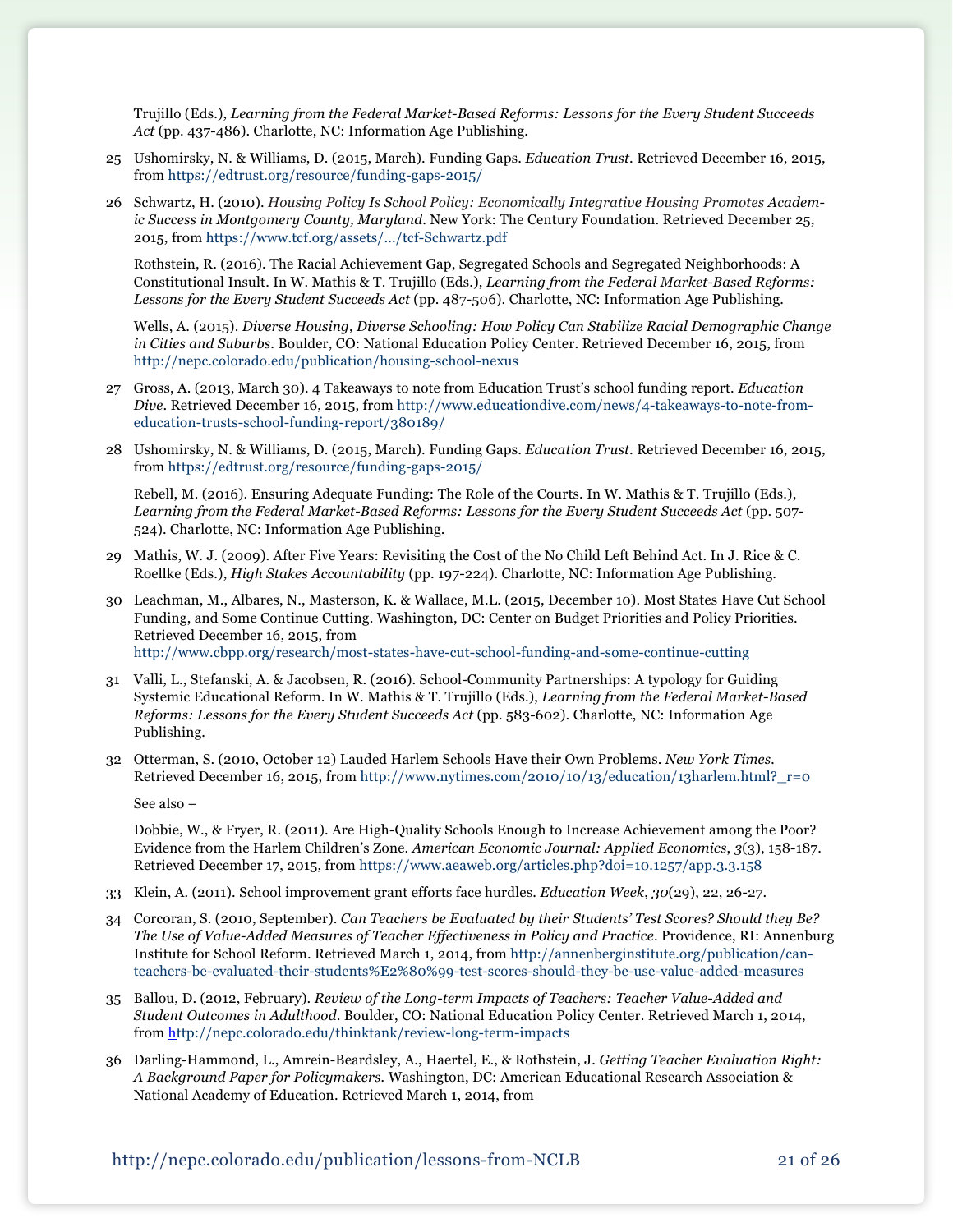[www.aera.net/.../AERABriefings/Hill%20Brief%](http://www.aera.net/.../AERABriefings/Hill%20Brief%25)

- 37 Klein, A. (2011). School improvement grant efforts face hurdles. *Education Week*, *30*(29), 22, 26-27.
- 38 Rice, J. & Malen, B. (2010). *School Reconstitution as an Education Reform Strategy: A Synopsis of the Evidence*. Washington, DC: National Education Association.

Malen, B. & Rice, J. (2016). "School Reconstitution as a Turn-Around Strategy: An Analysis of the Evidence." In W. Mathis & T. Trujillo (Eds.), *Learning from the Federal Market-Based Reforms: Lessons for the Every Student Succeeds Act* (pp. 99-127). Charlotte, NC: Information Age Publishing.

- 39 Klein, A. (2011). School improvement grant efforts face hurdles. *Education Week*, *30*(29), 22, 26-27.
- 40 Dee, T. (2012). *School Turnarounds: Evidence from the 2009 Stimulus*. Working paper No. 17990. Cambridge, MA: National Bureau of Economic Research. Retrieved March 20, 2014, from <http://www.nber.org/papers/w17990>
- 41 Dee, T (2012). *School Turnarounds: Evidence from the 2009 Stimulus*. Working paper No. 17990. Cambridge, MA: National Bureau of Economic Research. Retrieved March 20, 2014, from <http://www.nber.org/papers/w17990>
- 42 For example, see –

Brinson, D., & Rhim, L. (2009). *Breaking the Habit of Low Performance: Successful School Restructuring Stories.* Lincoln, IL: Center on Innovation and Improvement. Retrieved December 23, 2015, from [http://www.centerii.org/survey/downloads/Breaking\\_the\\_habit\\_of\\_low\\_performance.pdf](http://www.centerii.org/survey/downloads/Breaking_the_habit_of_low_performance.pdf)

D'Entremont, C., Norton, J., Bennett, M. & Piazza, P. (2011–2012). Charting the Course: Four Years of the Thomas W. Payzant School on the Move Prize. *Journal of Education, 192*(2/3), 3-12.

Herman, R., Dawson, P., Dee, T., Greene, J., Maynard, R., Redding, S., *et al.* (2008). *Turning Around Chronically Low-performing Schools: A Practice Guide.* Washington, DC: U.S. Department of Education, Institute of Education Sciences, National Center for Education Evaluation and Regional Assistance. NCEE 2008–4020. Retrieved December 25, 2015, from

[http://ies.ed.gov/ncee/wwc/pdf/practice\\_guides/Turnaround\\_pg\\_04181.pdf](http://ies.ed.gov/ncee/wwc/pdf/practice_guides/Turnaround_pg_04181.pdf)

Kowal, J., Hassel, E., & Hassel, B. (2009). *Successful School Turnarounds: Seven Steps for District Leaders.*  Washington, DC: Center for Comprehensive School Reform and Improvement. Retrieved December 24, 2015, from <http://www.centerforcsri.org/files/CenterIssueBriefSept09.pdf>

- 43 American Institutes for Research. (2011). *School Turnaround: A Pocket Guide.* Washington, DC: Author. Retrieved from [http://www.air.org/files/0669\\_PG\\_SchoolTurnaround\\_Online\\_d41.pdf](http://www.air.org/files/0669_PG_SchoolTurnaround_Online_d41.pdf)
- 44 CReATE (2013, March). *Research Brief on School Closures*. Chicago; Author. Retrieved March 3, 2014, from [https://www.dropbox.com/s/tq7l2v9x47gkajo/CReATE%20Research%20Brief%20%235%20School%20](https://www.dropbox.com/s/tq7l2v9x47gkajo/CReATE%20Research%20Brief%20%235%20School%20Closures%20March%202013.pdf) [Closures%20March%202013.pdf](https://www.dropbox.com/s/tq7l2v9x47gkajo/CReATE%20Research%20Brief%20%235%20School%20Closures%20March%202013.pdf)
- 45 de la Torre, M. & Gwynne, J. (2009, October). *When Schools Close: Effects on Displaced Students in Chicago Public Schools.* Chicago: The University of Chicago Consortium on Chicago School Research. Retrieved March 3, 2014, from <http://ccsr.uchicago.edu/publications/when-schools-close-effects-displaced-students-chicago-public-schools>

- 46 Ozek, U., Hansen, M., and Gonzalez, T. (2012). *A Leg up or a Boot out? Student Achievement and Mobility Under School Restructuring.* Washington, DC: National Center for Analysis of Longitudinal Data in Education Research. Retrieved December 20, 2015, from<http://www.caldercenter.org/publications/upload/wp78.pdf>
- 47 Kemple, J. (2015, November). High School Closures in New York City: Impacts on Students' Academic Outcomes, Attendance and Mobility. *The Research Alliance for New York City Schools*. Retrieved February 3, 2016, from [http://steinhardt.nyu.edu/scmsAdmin/media/users/sg158/PDFs/hs\\_closures/](http://steinhardt.nyu.edu/scmsAdmin/media/users/sg158/PDFs/hs_closures/HighSchoolClosuresinNewYorkCity_ResearchAllianceforNYCSChools_pdf.pdf ) [HighSchoolClosuresinNewYorkCity\\_ResearchAllianceforNYCSChools\\_pdf.pdf](http://steinhardt.nyu.edu/scmsAdmin/media/users/sg158/PDFs/hs_closures/HighSchoolClosuresinNewYorkCity_ResearchAllianceforNYCSChools_pdf.pdf )
- 48 Kirshner, B., Gaertner, M. & Pozzoboni, K. (2010, September).Tracing Transitions: The Effect of High School Closure on Displaced Students. *Educational Evaluation and Policy Analysis 32*(3), 407-429.
- 49 Center for Research on Education Outcomes (2013, June). National Charter School Study 2013. Palo Alto, CA: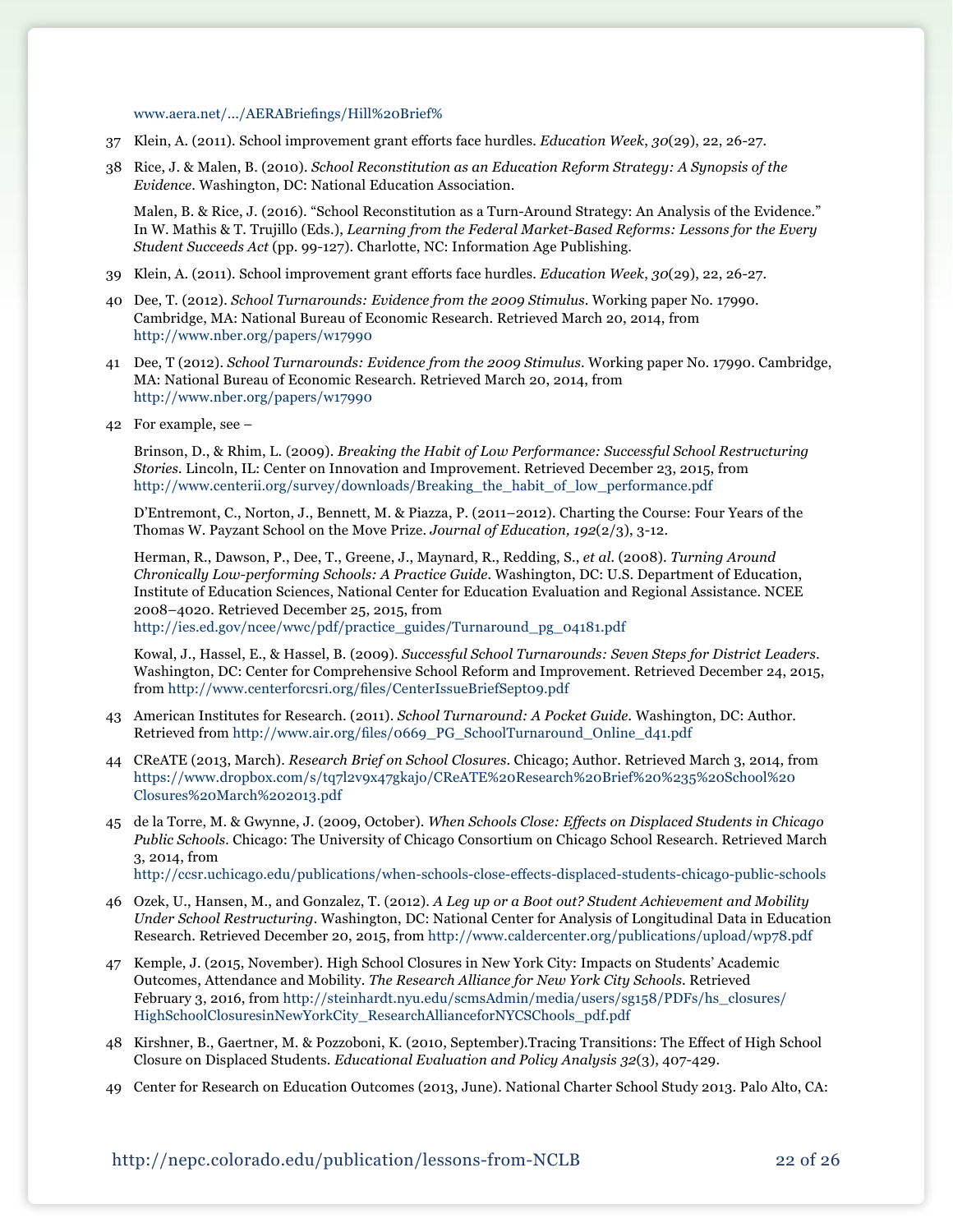CREDO, Stanford University. Retrieved July 10, 2013, from <http://credo.stanford.edu/research-reports.html.CREDO>

- 50 Maul, A. & McClelland, A. (2013, July), *A Review of National Charter School Study 2013.* Retrieved February 28, 2014, from<http://nepc.colorado.edu/thinktank/review-credo-2013/>
- 51 Miron, Gary & Urschel, J. (2012). The Impact of School Choice Reforms on Student Achievement. *Exploring the School Choice Universe: Evidence and Recommendations*. Charlotte, NC: Information Age Publishing.
- 52 Miron, G., Urschel, J., Mathis, W., & Tornquist, E. (2010). *Schools without Diversity: Education Management Organizations, Charter Schools and the Demographic Stratification of the American School System*. Boulder, CO and Tempe, AZ: Education and the Public Interest Center & Education Policy Research Unit. Retrieved February 20, 2014, from <http://epicpolicy.org/publication/schools-without-diversity>

Mickelson, R., Bottia, M., Southworth, S. (2008). *School Choice and Segregation by Race, Class, and Achievement*. Boulder, CO: National Education Policy Center. Retrieved February 20, 2014, from <http://nepc.colorado.edu/publication/school-choice-and-segregation-race-class-and-achievement>

The Civil Rights Project (2010). *Choice Without Equity: Charter School Segregation and the Need for Civil Rights Standards.* The Civil Rights Project at UCLA. Los Angeles: author. Retrieved February 29, 2014, from [http://civilrightsproject.ucla.edu/research/k-12-education/integration-and-diversity/choice-without-equity-](http://civilrightsproject.ucla.edu/research/k-12-education/integration-and-diversity/choice-without-equity-2009-report)[2009-report](http://civilrightsproject.ucla.edu/research/k-12-education/integration-and-diversity/choice-without-equity-2009-report)

Garcia, D. (November 2008). The Impact of School Choice on Racial Segregation in Charter Schools. *Educational Policy*. 22(6), 805-829.

- 53 Miron, G., Mathis, W. & Welner, K. (2015, February). *Review of Separating Fact from Fiction.* Boulder, CO: National Education Policy Center. Retrieved December 18, 2015, from <http://nepc.colorado.edu/thinktank/review-separating-fact-and-fiction>
- 54 Tyack, D. (1974). *The One Best System: A History of American Urban Education*. Cambridge, MA: Harvard University Press, 47-49.
- 55 Riddle, W. (2012, October). *What Impact Will NCLB Waivers Have on the Consistency, Complexity and Transparency of State Accountability Systems?* Washington, DC: Center on Education Policy.
- 56 Riddle, W. (2012, October). *What Impact Will NCLB Waivers Have on the Consistency, Complexity and Transparency of State Accountability Systems?* Washington, DC: Center on Education Policy.
- 57 Council of Chief State School Officers (2015, November 24). *Preliminary Summary of the Elementary and Secondary Education Act Agreement/ Framework*. Memorandum. Washington, DC: author.
- 58 Morton, B. & Dalton, B. (2007, May). *Changes in Instructional Hours in Four Subjects by Public School Teachers of Grades 1 Through 4.* NCES Issue Brief. Retrieved October 1, 2015, from <http://nces.ed.gov/pubsearch/pubsinfo.asp?pubid=2007305>

Center on Education Policy (2008). Instructional Time in Elementary Schools: A Closer look at changes for specific subjects. A follow-up report to the 2007 CEP report, *Choices, Changes, and Challenges: Curriculum and instruction in the NCLB Era*. Washington, DC: author.

- 59 Darling-Hammond, L. & Hill, P. (2015, June 7). Is there a third way for ESEA? *HuffPost Education.* Retrieved October 1, 2015, from [http://www.huffingtonpost.com/linda-darlinghammond/is-there-a-third-way-for-\\_b\\_7013634.htm](http://www.huffingtonpost.com/linda-darlinghammond/is-there-a-third-way-for-_b_7013634.htm)
- 60 Riddle, W. (2012, May 8). *Major Accountability Themes of Second-Round State Applications for NCLB Waivers*. Washington, DC: Center on Education Policy. Retrieved October 9, 2015, from <http://www.cep-dc.org/displayDocument.cfm?DocumentID=404>
- 61 Susan M. Brookhart (2009, November). *The Many Meanings of "Multiple Measures" Educational Leadership*. Retrieved September 30, 2015, from [http://www.ascd.org/publications/educational-leadership/nov09/vol67/](http://www.ascd.org/publications/educational-leadership/nov09/vol67/num03/The-Many-Meanings-of-%C2%A3Multiple-Measures%C2%A3.aspx) [num03/The-Many-Meanings-of-%C2%A3Multiple-Measures%C2%A3.aspx](http://www.ascd.org/publications/educational-leadership/nov09/vol67/num03/The-Many-Meanings-of-%C2%A3Multiple-Measures%C2%A3.aspx)
- 62 The U. S Education Department's "dashboard" can be found at [http://dashboard.ed.gov/.](http://dashboard.ed.gov/) There are a wide variety of commercial dashboard programs on the market.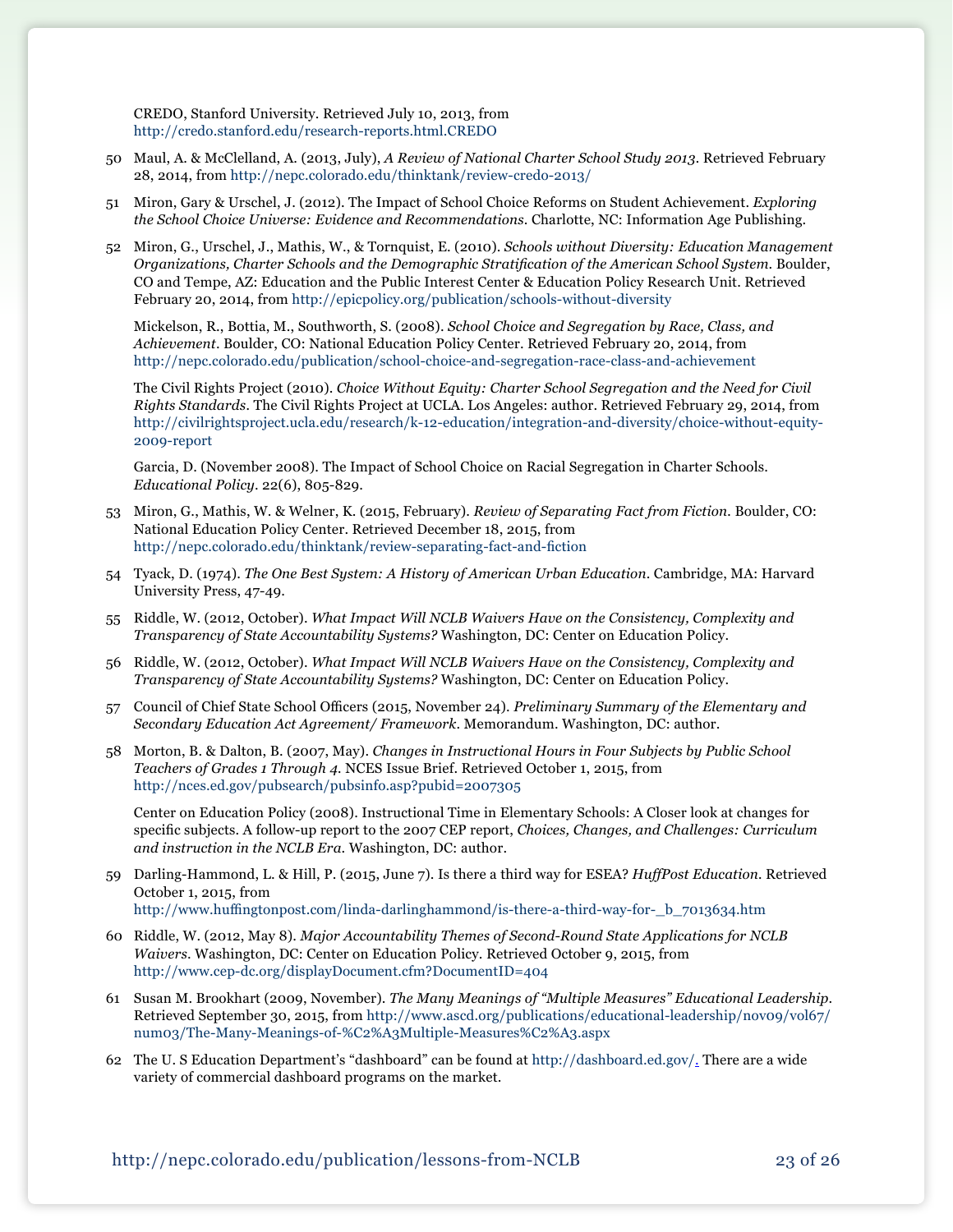- 63 Education Commission of the States (2013, December). *School Accountability: Report Cards What gets Measured? Denver: author* Retrieved September 30, 2015, from [http://ecs.force.com/mbdata/](http://ecs.force.com/mbdata/mbquestRTL?Rep=AR03 ) [mbquestRTL?Rep=AR03](http://ecs.force.com/mbdata/mbquestRTL?Rep=AR03 )
- 64 Institute of Education Sciences (2008, May). *Weighting Options for Constructing Composite Domain Outcomes*. Retrieved October 2, 2015, from [https://ies.ed.gov/ncee/pubs/20084018/app\\_c.asp](https://ies.ed.gov/ncee/pubs/20084018/app_c.asp)
- 65 Ryan, K., Gandha, T., & Ahn, J. (2013). *School Self-evaluation and Inspection for Improving U.S. Schools?*  Boulder, CO: National Education Policy Center. Retrieved October 1, 2015, from <http://nepc.colorado.edu/publication/school-self-evaluation>
- 66 Poon, J. & Carr, K. (2015, January).*Evolving Coherent Systems of Accountability for Next Generation Learning: A Decision Framework*. Washington, DC: Council of Chief State School Officers. Retrieved October 1, 2015, from [http://www.ccsso.org/Documents/Accountability%20Decision%20Tree-EXEC%20SUMM-](http://www.ccsso.org/Documents/Accountability%20Decision%20Tree-EXEC%20SUMM-Portrait-DigitalVersion(0).pdf)[Portrait-DigitalVersion\(0\).pdf](http://www.ccsso.org/Documents/Accountability%20Decision%20Tree-EXEC%20SUMM-Portrait-DigitalVersion(0).pdf)

Rothstein, R., Jacobson, R., & Wilder, T. (2008). *Grading Education: Getting Accountability Right*. Washington, DC and New York, NY. Economic Policy Institute.

- 67 Poon, J. & Carr, K. (2015, January). *Evolving Coherent Systems of Accountability for Next Generation Learning: A Decision Framework*. Washington, DC: Council of Chief State School Officers. Retrieved October 1, 2015, from [http://www.ccsso.org/Documents/Accountability%20Decision%20Tree-EXEC%20SUMM-](http://www.ccsso.org/Documents/Accountability%20Decision%20Tree-EXEC%20SUMM-Portrait-DigitalVersion(0).pdf)[Portrait-DigitalVersion\(0\).pdf](http://www.ccsso.org/Documents/Accountability%20Decision%20Tree-EXEC%20SUMM-Portrait-DigitalVersion(0).pdf)
- 68 Wilcox, B. (2000). *Making School Inspection Visits more Effective: the English experience. International Institute of Education Planning.* Paris: UNESCO.
- 69 Ryan, K., Gandha, T., & Ahn, J. (2013). *School Self-evaluation and Inspection for Improving U.S. Schools?*  Boulder, CO: National Education Policy Center. Retrieved October 1, 2015, from <http://nepc.colorado.edu/publication/school-self-evaluation>
- 70 Wilcox, B. (2000). *Making School Inspection Visits more Effective: the English experience. International Institute of Education Planning.* Paris: UNESCO.
- 71 Rebell, M. (2016). Ensuring Adequate Funding: The Role of the Courts. In W. Mathis & T. Trujillo (Eds.), *Learning from the Federal Market-Based Reforms: Lessons for the Every Student Succeeds Act* (pp. 507- 524). Charlotte, NC: Information Age Publishing.

Gebhardt, K. (2013). *Model legislative language for comprehensive assessment and accountability.* Boulder, CO: National Education Policy Center. Retrieved October 2, 2015, from <http://nepc.colorado.edu/publication/data-driven-improvement-accountability/>

72 Ryan, K., Gandha, T., & Ahn, J. (2013). *School Self-evaluation and Inspection for Improving U.S. Schools?*  Boulder, CO: National Education Policy Center. Retrieved October 1, 2015, from <http://nepc.colorado.edu/publication/school-self-evaluation>

Rothstein, R., Jacobson, R., & Wilder, T. (2008). *Grading Education: Getting Accountability Right.*  Washington, DC and New York, NY Economic Policy Institute. Teachers College Press.

- 73 Reardon, S.F., & Bischoff, K. (2011). Income inequality and income segregation. *American Journal of Sociology*, *116*(4), 1092-1153.
- 74 Miron, G. & Urschal, J. (2016). The Impact of School Choice Reforms on Student Achievement. In W. Mathis & T. Trujillo (Eds.), *Learning from the Federal Market-Based Reforms: Lessons for the Every Student Succeeds Act* (pp. 159-200). Charlotte, NC: Information Age Publishing.
- 75 Baker, B. & Miron, G. (2015). *The Business of Charter Schooling: Understanding the Policies that Charter Operators Use for Financial Benefit.* Boulder, CO: National Education Policy Center. Retrieved December 17, 2015, fro[m http://nepc.colorado.edu/publication/charter-revenue]( http://nepc.colorado.edu/publication/charter-revenue)
- 76 Baker, B. & Miron, G. (2015). *The Business of Charter Schooling: Understanding the Policies that Charter Operators Use for Financial Benefit.* Boulder, CO: National Education Policy Center. Retrieved December 17, 2015, from<http://nepc.colorado.edu/publication/charter-revenue>
- 77 Howe, K. & Murray, K. (2015). *Why School Report Cards Merit a Failing Grade.* Boulder, CO: National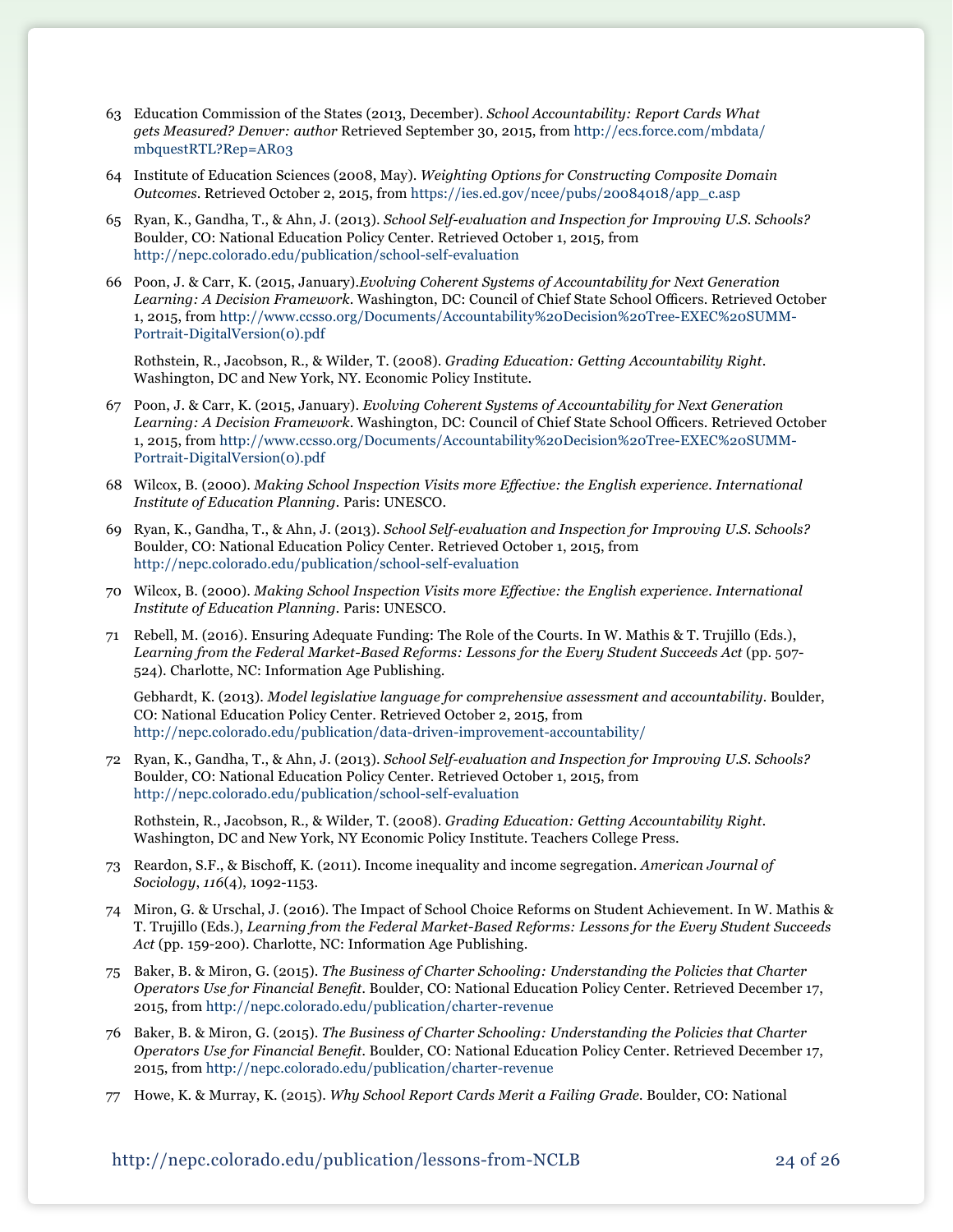Education Policy Center. Retrieved October 13, 2015, from <http://nepc.colorado.edu/publication/why-school-report-cards-fail>

- 78 Howe, K. & Murray, K. (2015). *Why School Report Cards Merit a Failing Grade.* Boulder, CO: National Education Policy Center. Retrieved October 13, 2015, from <http://nepc.colorado.edu/publication/why-school-report-cards-fail>
- 79 Ratner, G. & Neill, M (2009, December 15). *Integrating 'Helping Schools Improve' With 'Accountability' Under ESEA: The Key Role For Qualitative, As Well As Quantitative, Evaluations And The Use Of "Inspectorates - Working Paper II.* Jamaica Plain, MA: Fairtest Retrieved October 13, 2015, from [http://www.fairtest.org/sites/default/files/SQR-Inspectorate\\_working\\_paper\\_2.pdf](http://www.fairtest.org/sites/default/files/SQR-Inspectorate_working_paper_2.pdf)

Hussain, L. (2013, Summer). The School Inspector Calls. *Education Next*. Retrieved October 13, 2015, from <http://educationnext.org/the-school-inspector-calls/>

- 80 Ryan, K, Gandha, T., & Ahn, J. (2013). *School Self-evaluation and Inspection for Improving U.S. Schools?*  Boulder, CO: National Education Policy Center. Retrieved October 1, 2015, from <http://nepc.colorado.edu/publication/school-self-evaluation>
- 81 Welner, K. & Mathis, W. (2016). Time to Move Beyond Test Based Policies. In W. Mathis & T. Trujillo (Eds.), *Learning from the Federal Market-Based Reforms: Lessons for the Every Student Succeeds Act* (pp. 241- 254). Charlotte, NC: Information Age Publishing.
- 82 Porter, A. (u.d.). Rethinking the Achievement Gap *Penn GSE Newsroom*. Retrieved December 17, 2015, from <https://www.gse.upenn.edu/news/rethinking-achievement-gap>

 Barnett, S. (2016). Expanding Access to Quality Pre-K is Sound Public Policy. In W. Mathis & T. Trujillo (Eds.), *Learning from the Federal Market-Based Reforms: Lessons for the Every Student Succeeds Act* (pp. 525-546). Charlotte, NC: Information Age Publishing.

83 Dobbie, W., & Fryer, R. (2011). Are High-Quality Schools Enough to Increase Achievement among the Poor? Evidence from the Harlem Children's Zone. *American Economic Journal: Applied Economics*, *3*(3), 158-87. Retrieved December 17, 2015, from <https://www.aeaweb.org/articles.php?doi=10.1257/app.3.3.158>

Also see --

 Cooper, H., Valentine, J., Chariton, K., & Melson, A. (2003, Spring). Effects of Modified School Calendars on Student Achievement and on School and Community Attitudes. *Review of Educational Research, 73*(1), 1-52.

- 84 Welner, K. & Burris, C. (2016). Detracking, Tracking and Middle Grades Reform. In W. Mathis & T. Trujillo (Eds.), *Learning from the Federal Market-Based Reforms: Lessons for the Every Student Succeeds Act* (pp. 547-565). Charlotte, NC: Information Age Publishing.
- 85 Schanzrenbach, D. (2016) Does Class Size Matter? In W. Mathis & T. Trujillo (Eds.), *Learning from the Federal Market-Based Reforms: Lessons for the Every Student Succeeds Act* (pp. 565-582). Charlotte, NC: Information Age Publishing.
- 86 Valli, L., Stefanski, A., & Jacobson, R. (2016) School-Community Partnerships: A Typology for Guiding Systemic Educational Reform. In W. Mathis & T. Trujillo (Eds.), *Learning from the Federal Market-Based Reforms: Lessons for the Every Student Succeeds Act* (pp. 583-602). Charlotte, NC: Information Age Publishing.
- 87 Mathis, W. J. (2010). *The "Common Core" Standards Initiative: An Effective Reform Tool?* Boulder, CO and Tempe, AZ: Education and the Public Interest Center & Education Policy Research Unit. Retrieved December 18, 2015, from http://epicpolicy.org/publication/common-core-standards
- 88 Monaghan, A. (2014, November 13). *US Wealth Inequality –Top 0.1% worth as Much as the Bottom 90%.*  Retrieved December 25, 2015, from [http://www.theguardian.com/business/2014/nov/13/us-wealth](http://www.theguardian.com/business/2014/nov/13/us-wealth-inequality-top-01-worth-as-much-as-the-bottom-90)[inequality-top-01-worth-as-much-as-the-bottom-90](http://www.theguardian.com/business/2014/nov/13/us-wealth-inequality-top-01-worth-as-much-as-the-bottom-90)
- 89 Ushomirsky, N. & Williams, D. (2015, March). Funding Gaps. *Education Trust*.
- 90 Ryan, K.E., Gandha, T., & Ahn, J. (2013). *School Self-evaluation and Inspection for Improving U.S. Schools?* Boulder, CO: National Education Policy Center. Retrieved October 1, 2015, from <http://nepc.colorado.edu/publication/school-self-evaluation>